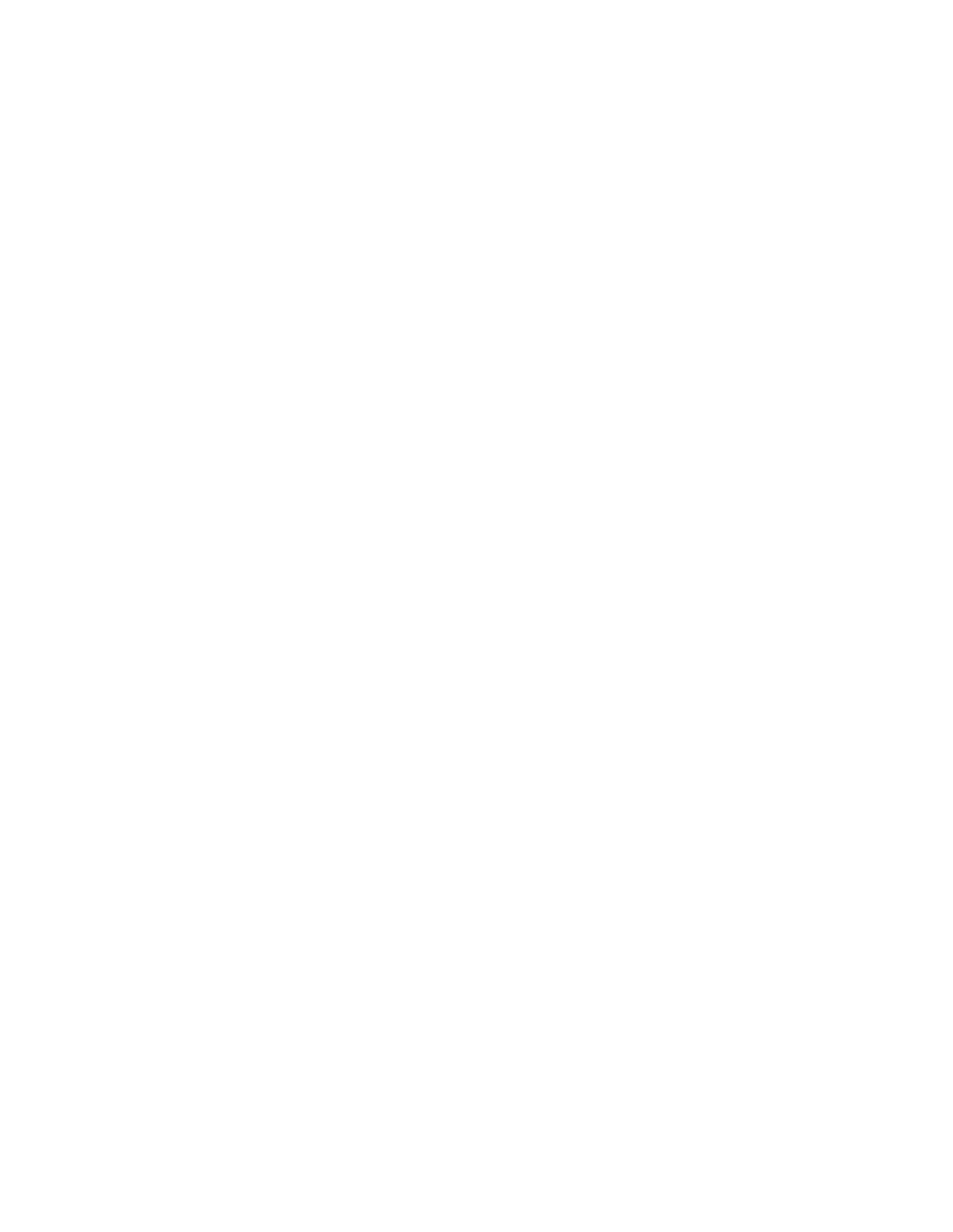## **CONTENTS:**

| 1                       | 1. Getting started<br>3                                                                                          |                |  |  |  |  |  |  |  |  |
|-------------------------|------------------------------------------------------------------------------------------------------------------|----------------|--|--|--|--|--|--|--|--|
|                         | 1.1                                                                                                              | $\overline{3}$ |  |  |  |  |  |  |  |  |
|                         | 1.2                                                                                                              | $\overline{4}$ |  |  |  |  |  |  |  |  |
|                         | 1.3                                                                                                              | $\overline{7}$ |  |  |  |  |  |  |  |  |
| $\mathbf{2}$            | 9<br>2. The modular structure of <i>obscura</i>                                                                  |                |  |  |  |  |  |  |  |  |
| $\mathbf{3}$            | 3. The target classes                                                                                            | 11             |  |  |  |  |  |  |  |  |
|                         | 3.1                                                                                                              | 11             |  |  |  |  |  |  |  |  |
|                         | 3.2                                                                                                              | 12             |  |  |  |  |  |  |  |  |
|                         | 3.3                                                                                                              | 13             |  |  |  |  |  |  |  |  |
| $\overline{\mathbf{4}}$ | 15<br>4. The DM_Particle classes                                                                                 |                |  |  |  |  |  |  |  |  |
|                         | 4.1                                                                                                              | 15             |  |  |  |  |  |  |  |  |
|                         | 4.2                                                                                                              | 16             |  |  |  |  |  |  |  |  |
|                         | 4.3                                                                                                              | 16             |  |  |  |  |  |  |  |  |
| 5                       | 5. The DM_Distribution classes                                                                                   | 17             |  |  |  |  |  |  |  |  |
|                         | 5.1                                                                                                              | 17             |  |  |  |  |  |  |  |  |
|                         | 5.2                                                                                                              | 17             |  |  |  |  |  |  |  |  |
|                         | 5.3                                                                                                              | 18             |  |  |  |  |  |  |  |  |
|                         | 5.4                                                                                                              | 18             |  |  |  |  |  |  |  |  |
| 6                       | 19<br>6. The DM_Detector classes                                                                                 |                |  |  |  |  |  |  |  |  |
|                         | 6.1                                                                                                              | 19             |  |  |  |  |  |  |  |  |
|                         | 6.2                                                                                                              | 20             |  |  |  |  |  |  |  |  |
| $\overline{7}$          | 7. Examples: Putting it all together                                                                             | 21             |  |  |  |  |  |  |  |  |
|                         | Computing the recoil spectrum of SI & SD nuclear interactions $\dots \dots \dots \dots \dots \dots \dots$<br>7.1 | 21             |  |  |  |  |  |  |  |  |
|                         | 7.2<br>Exclusion limits for a sub-GeV DM particle via electron recoil experiments                                | 24             |  |  |  |  |  |  |  |  |
| 8                       | 8. Included experimental analyses                                                                                | 29             |  |  |  |  |  |  |  |  |
|                         | 8.1                                                                                                              | 30             |  |  |  |  |  |  |  |  |
|                         | 8.2                                                                                                              | 31             |  |  |  |  |  |  |  |  |
| 9                       | Citing obscura                                                                                                   | 35             |  |  |  |  |  |  |  |  |
|                         | 9.1                                                                                                              | 35             |  |  |  |  |  |  |  |  |
|                         | 9.2<br>Research and research software using <i>obscura</i>                                                       | 36             |  |  |  |  |  |  |  |  |
|                         | 37<br><b>10 Release history</b>                                                                                  |                |  |  |  |  |  |  |  |  |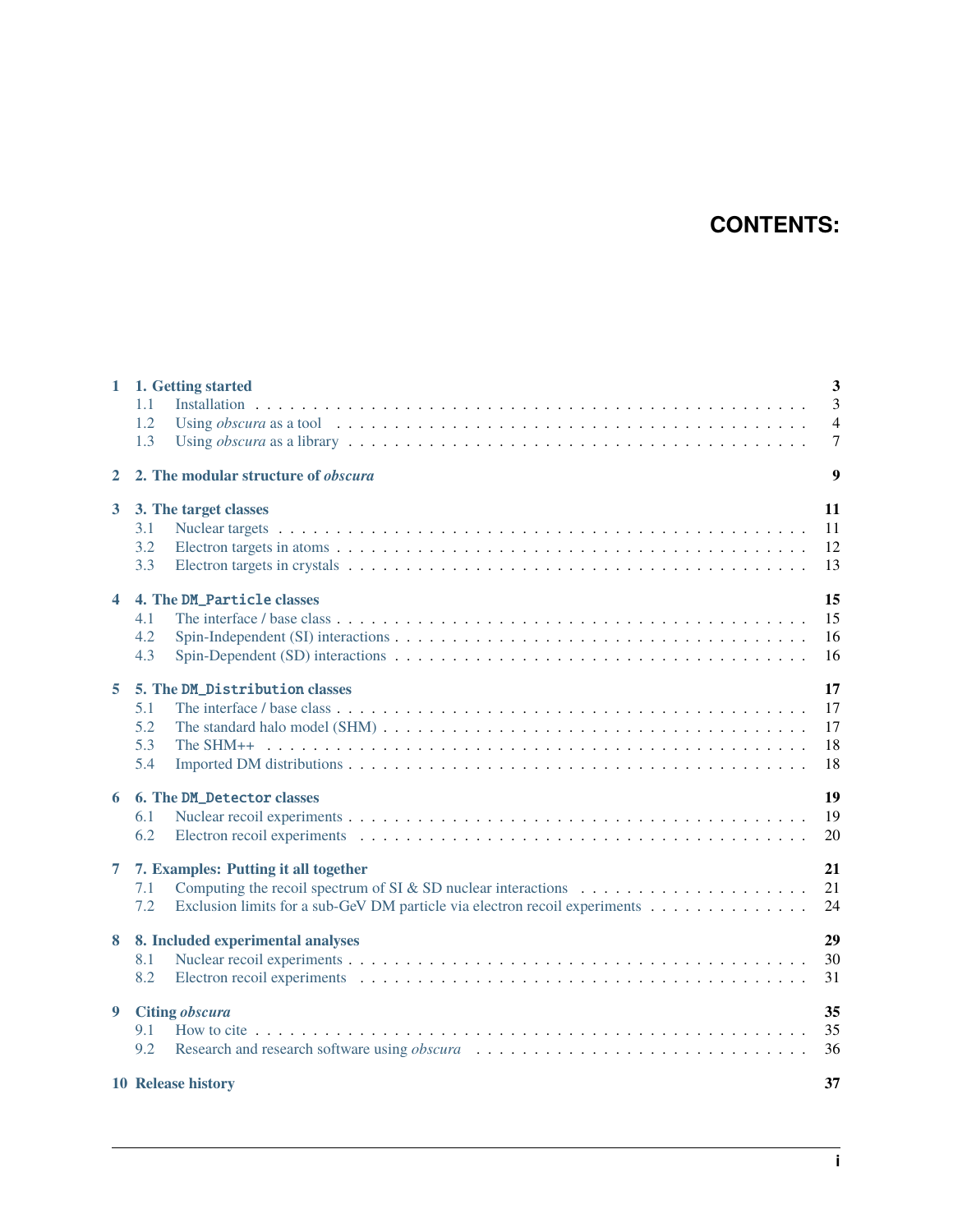| 11 License           | 39 |
|----------------------|----|
| 12 Contact & Support | 41 |
| 13 References        | 43 |
| <b>Bibliography</b>  | 45 |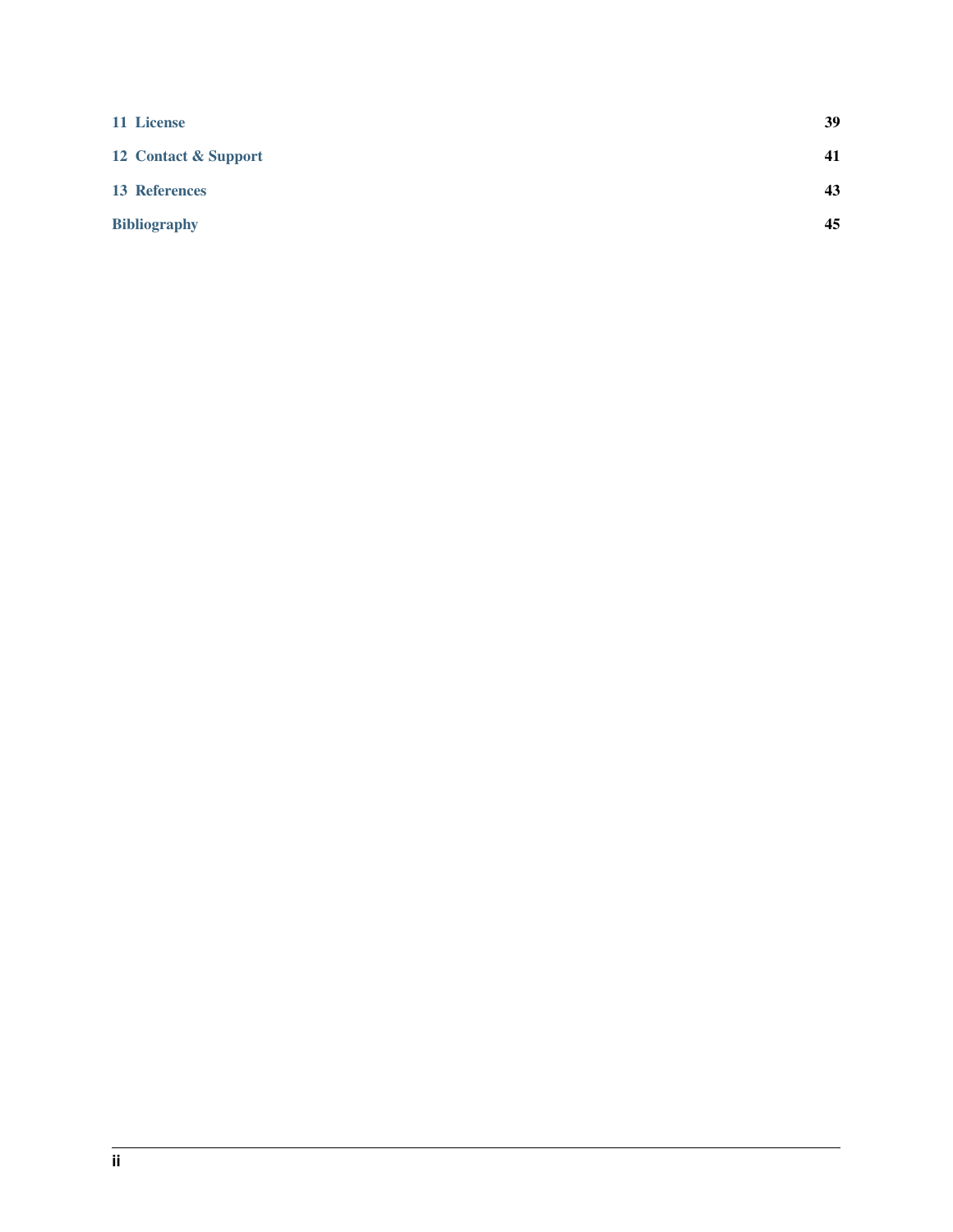A modular C++ tool and library for dark matter direct detection computations for both nuclear and electron recoil experiments.

The purpose of this documentation or manual is to provide insight into the polymorphic class structure of *obscura* and how it can be applied in different contexts. It should also serve as a guide and describe the usage of *obscura* via code examples.

The documentation does not contain a review of the physics implemented in the library. For more physics details, we refer to e.g. chapter 3 of [\[Emken2019\]](#page-48-1) or [\[Nobile2021\]](#page-48-2).



If you want to contribute to *obscura*, please check out the [contribution guidelines.](https://github.com/temken/obscura/blob/main/docs/CONTRIBUTING.md)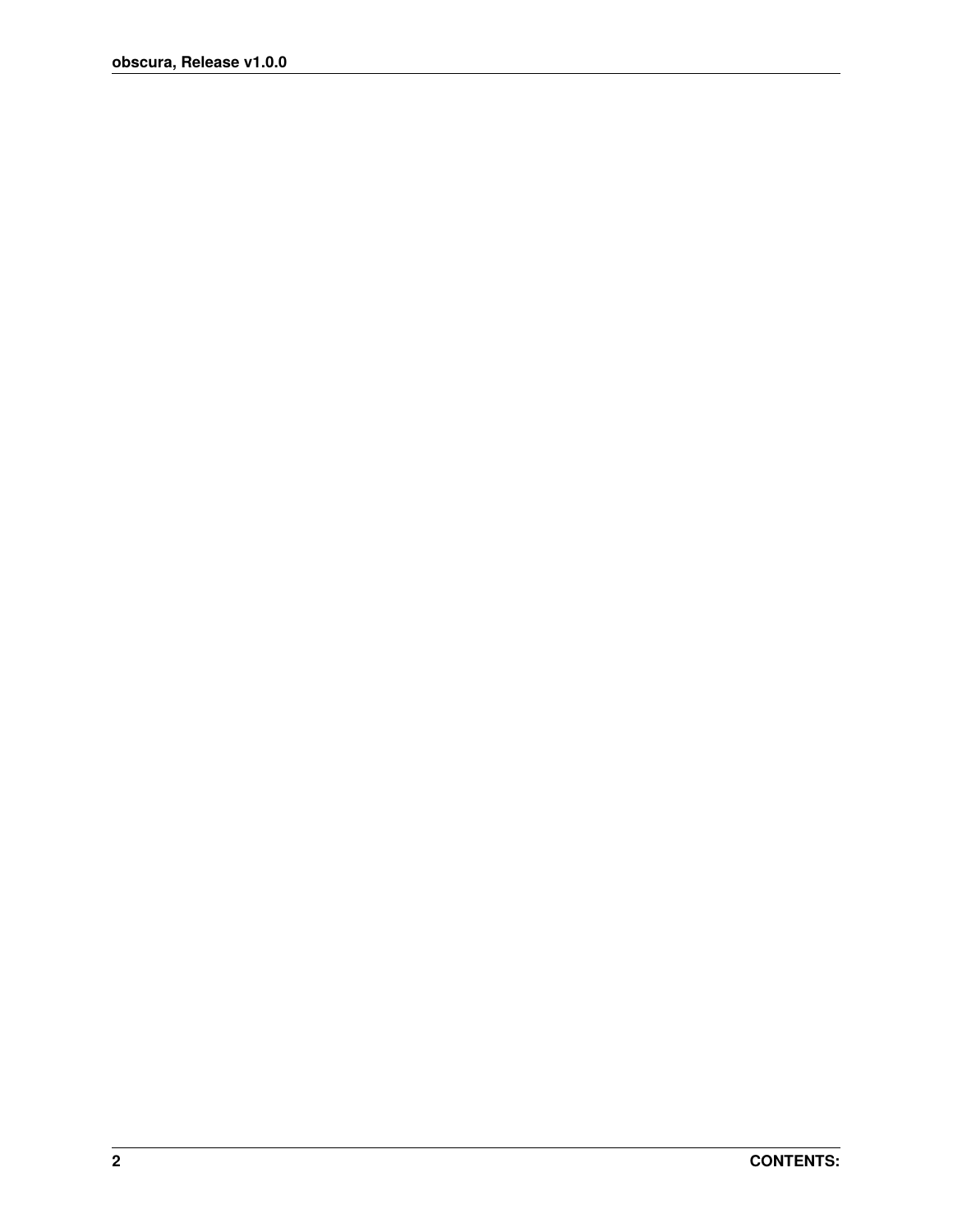### **ONE**

### **1. GETTING STARTED**

### <span id="page-6-1"></span><span id="page-6-0"></span>**1.1 Installation**

Before building *obscura*, there are a few libraries that need to be installed.

#### **1.1.1 Dependencies**

#### **1. boost**

To install *boost* on a Mac, we can use [homebrew](https://brew.sh/)

brew install boost

On Linux machines, run:

sudo apt-get update && sudo apt-get install -yq libboost-all-dev

#### **2. libconfig**

To install *boost* on a Mac, we can use [homebrew](https://brew.sh/)

brew install libconfig

On Linux machines, you can build *libconfig* via:

```
wget https://hyperrealm.github.io/libconfig/dist/libconfig-1.7.2.tar.gz
tar -xvzf libconfig-1.7.2.tar.gz
pushd libconfig-1.7.2
./configure
make
sudo make install
popd
```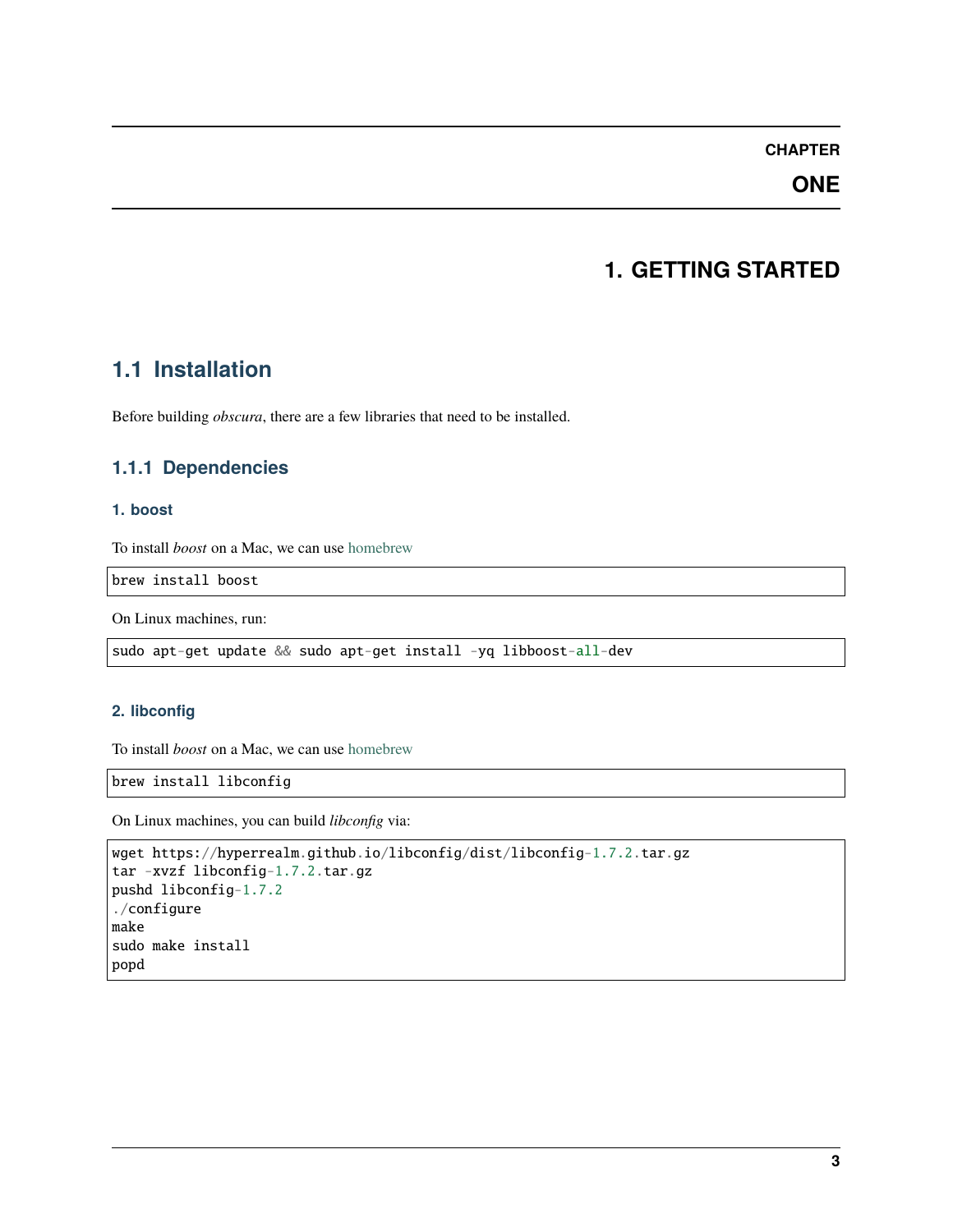#### **3. libphysica**

*libphysica* does not need to be installed. It will be downloaded and compiled during the CMake build.

#### **1.1.2 Download & Build**

The *obscura* source code can be downloaded by cloning this [git repository:](https://github.com/temken/obscura)

```
git clone https://github.com/temken/obscura.git
cd obscura
```
The code is compiled and the executable and library is built by [CMake.](https://cmake.org/) To build run the following commands from the repository's root folder.:

```
cmake -E make_directory build
cd build
cmake -DCMAKE_BUILD_TYPE=Release -DCODE_COVERAGE=OFF ..
cmake --build . --config Release
cmake --install .
```
If everything worked well, the executable and library file are created as:

```
bin/obscura
lib/libobscura.a
```
By default, *obscura* will be built as a static library. It is also possible to build it as shared library by adding the following option to the configuration step.:

```
cmake -DBUILD_SHARED_LIBS=ON -DCMAKE_BUILD_TYPE=Release -DCODE_COVERAGE=OFF ..
```
In that case, the library file after installation is:

lib/libobscura.so

### <span id="page-7-0"></span>**1.2 Using** *obscura* **as a tool**

*Obscura* can be used as a tool and builds an executable which can be run from */bin/* via:

./obscura config.cfg

As can be seen in the [/src/main.cpp](https://github.com/temken/obscura/blob/main/src/main.cpp) file, this script computes direct detection limits and saves them in the */results/* folder. The specifications of the exclusion limits (DM physics and halo model, statistics, experiment, mass range,...) are defined in a configuration file, in this case *config.cfg*. For the handling of configuration files, *obscura* relies on [libconfig.](https://hyperrealm.github.io/libconfig/)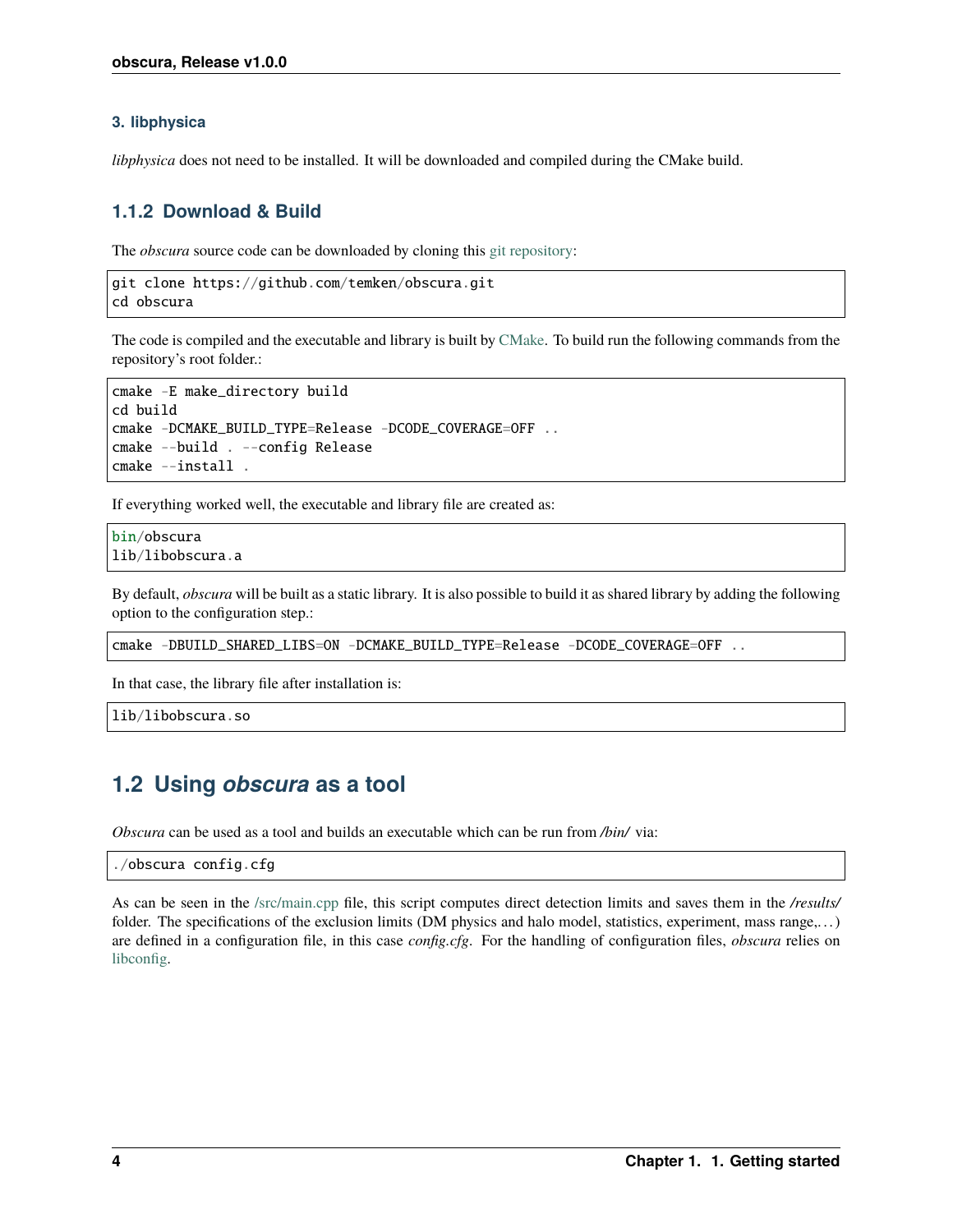### **1.2.1 The configuration file**

The configuration file contains all input parameters necessary to define the various *obscura* models.

**Warning:** The import of these parameters via libconfig is very case-sensitive. A float parameter has to be set to e.g. *1.0*, and **not** just *1*.

```
//obscura - Configuration File
//IDID = "test";
//Dark matter particle
   DM_mass = 0.1; // in GeVDM\_spin = 0.5;
   DM_{\text{r}} fraction = 1.0; \frac{1}{\sqrt{1}} the DM particle's fractional.
˓→abundance (set to 1.0 for 100%)
   DM\_light = false; // Options: true or false. low mass\_\rightarrowmode
   DM_interaction = "SI"; // Options: "SI" or "SD"
   DM_isospin_conserved = true; // only relevant for SI and
\rightarrowSD
   DM\_relative\_couplings = (1.0, 0.0); //relation between proton
\rightarrow(left) and neutron (right) couplings.
                                                                      ␣
    //only relevant if 'DM_isospin_conserved' is false.
   DM_cross_section_nucleon = 1.0e-36; //in cm^2DM\_cross\_section\_electron = 1.0e-36; //in cm^2 (only relevant...)
ightharpoonupfor SI and SD)
   DM_form_factor = "Contact"; // Options: "Contact", "Electric-
˓→Dipole", "Long-Range", "General"
                                                                      ␣
    // (only relevant for SI)DM\_mediator\_mass = 0.0; // in MeV (only relevant if 'DM_form_
˓→factor' is "General")
//Dark matter distribution
   DM_distribution = "SHM"; //Options: "SHM", "SHM++", "File"
   DM_local_density = 0.4; \frac{7}{\pi} GeV / cm^3
   //Options for "SHM" and "SHM++"
          SHM_v0 = 220.0; //in km/secSHM_vObserver = (0.0, 232.0, 0.0); //in km/sec
          SHM_VEScape = 544.0; //in km/sec//Options for "SHM++"
          SHMpp\_eta = 0.2;
          SHMpp\_beta = 0.9;
    //Options for "File" (The file has to be a 2-column table of format v[km/sec] ::␣
\rightarrowf(v) [sec/km])
```
(continues on next page)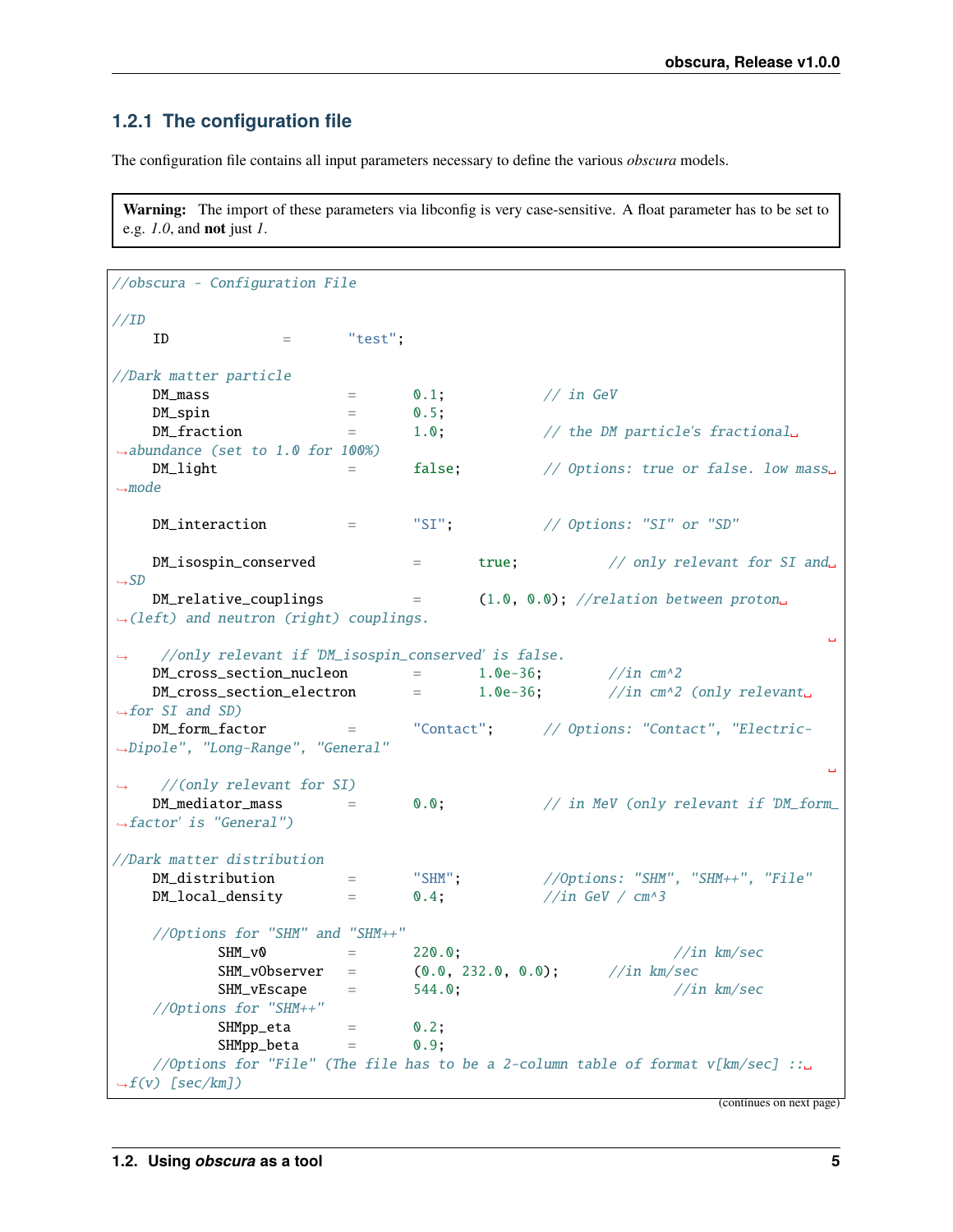(continued from previous page)

```
file_path = "DM_Speed_PDF.txt";
//Dark matter detection experiment
    DD_experiment = "Electron recoil"; //Options for nuclear recoils:
˓→"Nuclear recoil", "DAMIC_N_2011", "XENON1T_N_2017", "CRESST-II","CRESST-III", "CRESST-
\rightarrowsurface"
                                              //Options for electron recoils:
˓→"Semiconductor","protoSENSEI@MINOS","protoSENSEI@surface", "SENSEI@MINOS", "CDMS-HVeV_
˓→2018", "CDMS-HVeV_2020", "Electron recoil", "XENON10_S2", "XENON100_S2", "XENON1T_S2",
\rightarrow"DarkSide-50 S2"
    //Options for user-defined experiments ("Nuclear recoil", "Electron recoil", and
˓→"Semiconductor")
      //General
      DD_exposure = 1.0; //in kg years
      DD_efficiency = 1.0; //flat efficiency
      DD_observed_events = 0; //observed signal events
      DD_expected_background = 0.0; //expected background events
      //Specific options for "Nuclear recoil"
      DD_targets_nuclear = (
                                (4.0, 8),
                                (1.0, 20),
                                (1.0, 74)
                         ); // Nuclear targets defined␣
˓→by atom ratio/abundances and Z
      DD_threshold_nuclear = 4.0; //in keV
      DD\_Emax\_nuclear = 40.0; //in keV
      DD_{\text{energy\_resolution}} = 0.0; //in keV
      //Specific options for "Electron recoil" and "Semiconductor:
      DD_target_electron = "Xe"; //Options for "Electron recoil": "Xe\hookrightarrow", "Ar"
                                                            //Options for
˓→"Semiconductor": "Si", "Ge"
      DD_threshold_electron = 4; //In number of electrons or˓→electron hole pairs.
//Computation of exclusion limits
    constraints_certainty = 0.95; //Certainty level
    constraints_mass_min = 0.02; //in GeVconstraints_mass_max = 1.0; //in GeVconstraints_masses = 10;
```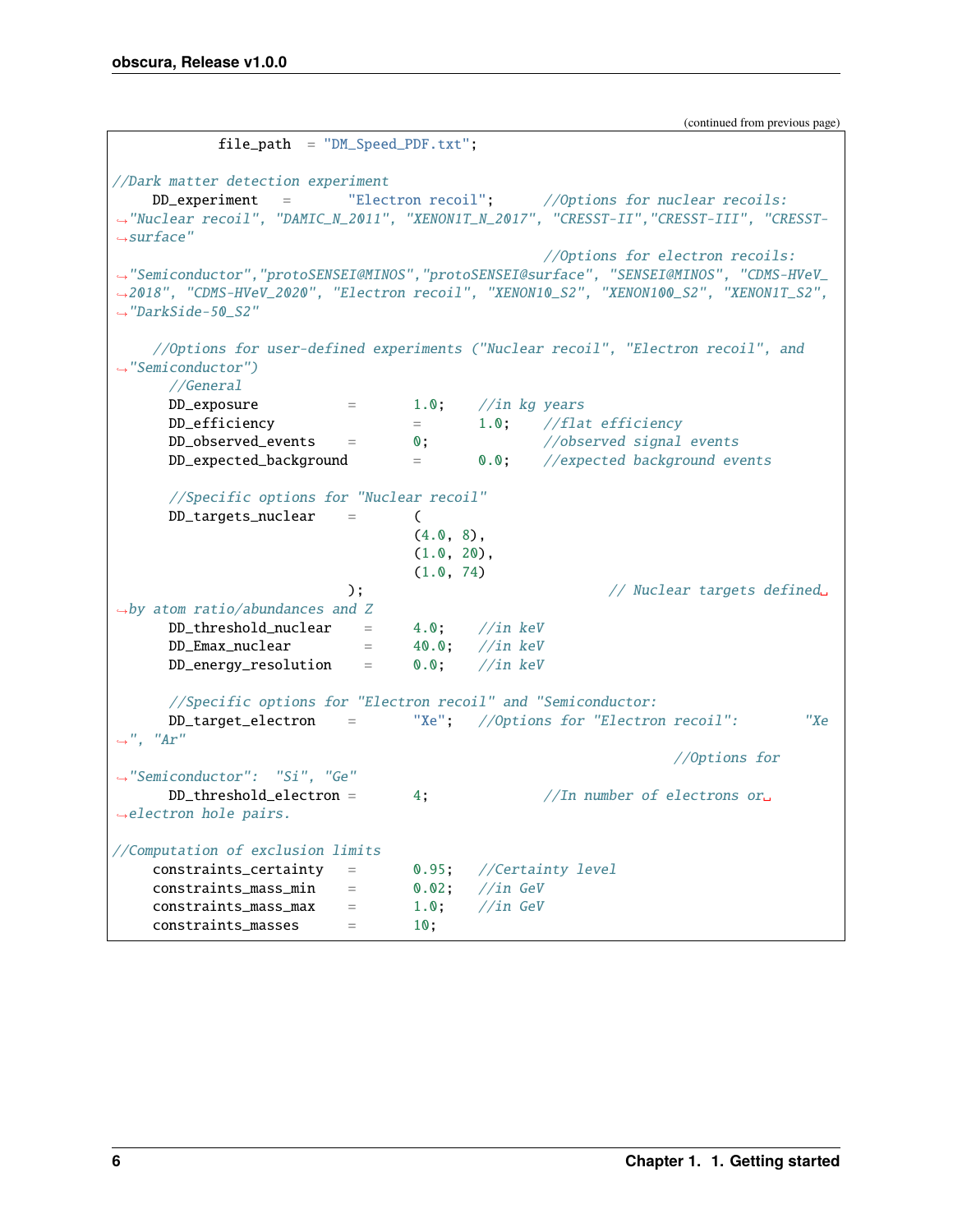## <span id="page-10-0"></span>**1.3 Using** *obscura* **as a library**

If we want to use *obscura* functions in an external code, we can do so and import it as a library. We recommend to do this inside your CMake build, where *obscura* can be downloaded, built, included, and linked automatically during the build of your code.

As an instructional example [this repository](https://github.com/temken/template_cpp_cmake_obscura) contains a C++ project template built with CMake that imports and uses the *obscura* library.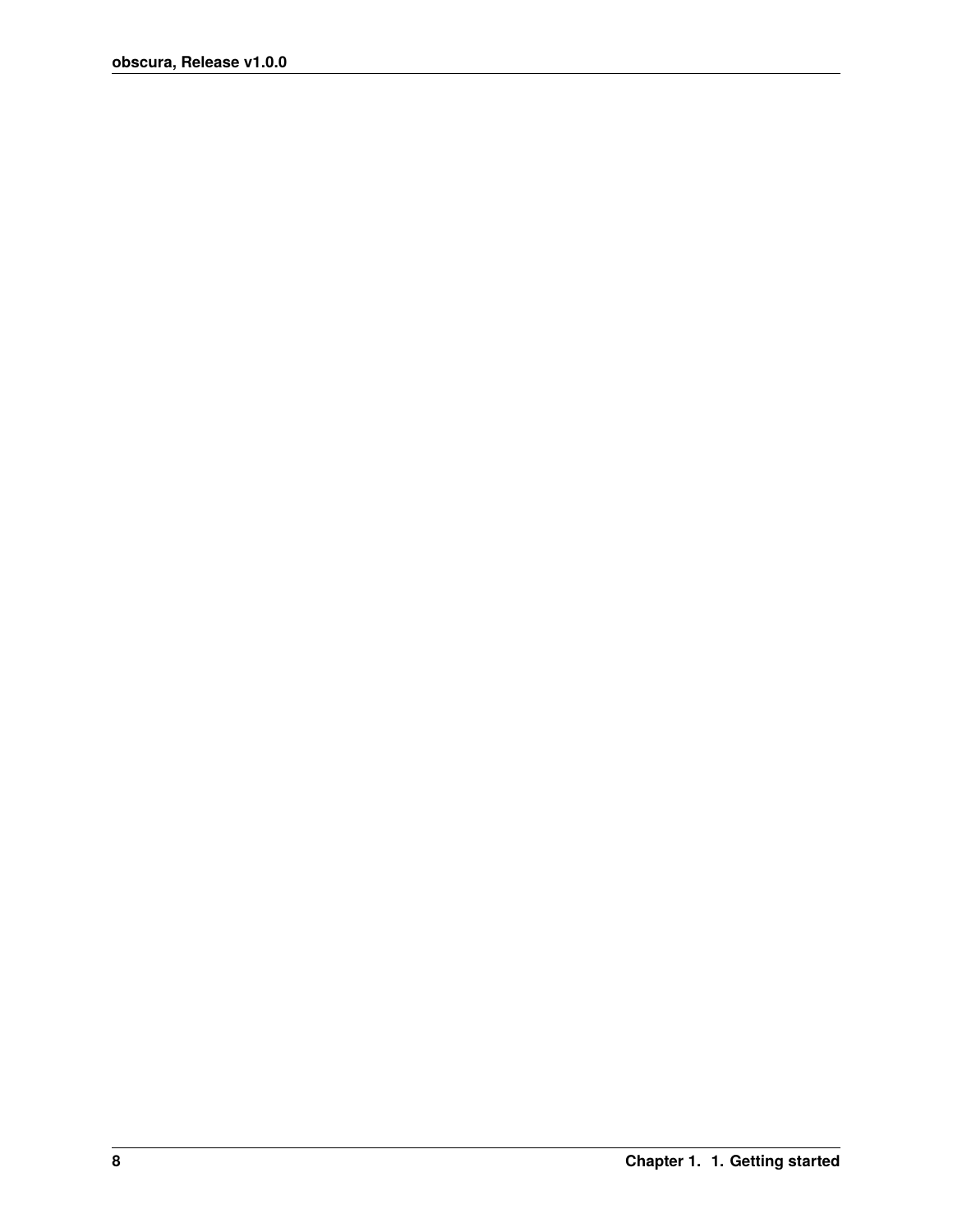## **2. THE MODULAR STRUCTURE OF** *OBSCURA*

<span id="page-12-0"></span>The computation of e.g. the electron recoil spectrum probed in direct detection experiments combines inputs from various fields of physics. We need to specify the assumed *particle physics* of the DM particle. The properties of the DM halo of the Milky way is an important *astrophysics* input. For the description of the target particles, and how they react to a kick from an incoming DM particle, we need to include knowledge of *atomic*, *nuclear*, and *condensed matter physics*. In order to make predictions, we furthermore need to define the *detection* experiments specifications. Finally, the result of such an experiment needs to be interpreted using *statistics*.



This high level of modularity in this type of calculation needs to be reflected in the code's polymorphic structure. The goal of *obscura* is to provide for each of the different inputs one generic interface or abstract base class, that comprises the general required functionalities, without specifying the detailed implementations further. These depend on a multitude of assumptions which can change in different projects, for different users, etc.

If the base classes are defined properly, it is also possible and straight-forward to

- 1. extend *obscura* by implementing further derived classes overriding the virtual functions of the base class.
- 2. design research software that is agnostic to the detailed implementation and thereby very generally applicable to a variety of scenarios. As long as our scientific functions are formulated in terms of these base functions, they will be able to handle any new implementation that comes in the form of derived classes.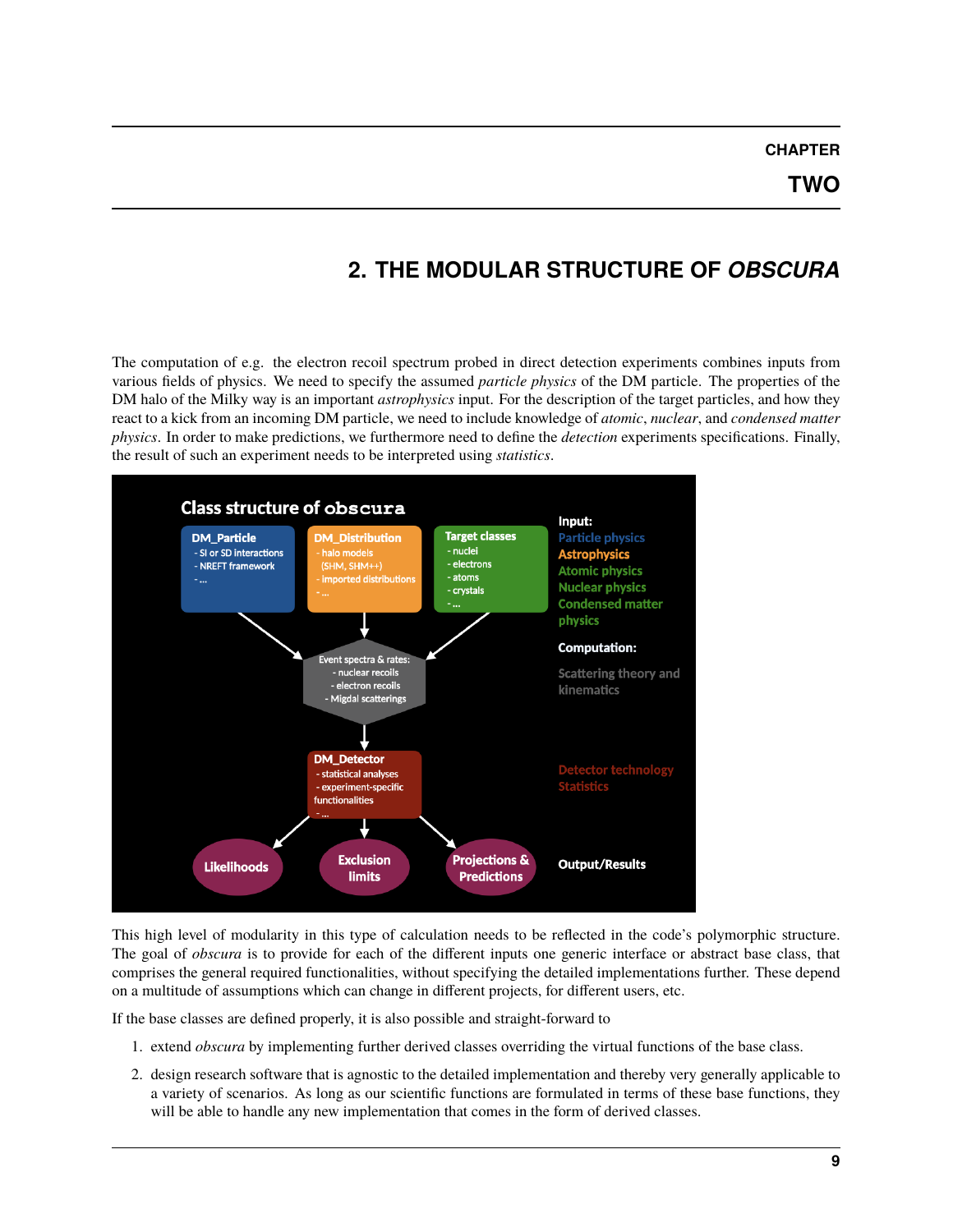The three most important abstract base classes of *obscura* are

- 1. DM\_Particle
- 2. DM\_Distribution
- 3. DM\_Detector

We will discuss the interface each of these classes provide in more detail. But first we take a look at the detection targets in direct DM search experiments, namely nuclei, bound electrons in atoms, and bound electrons in crystals.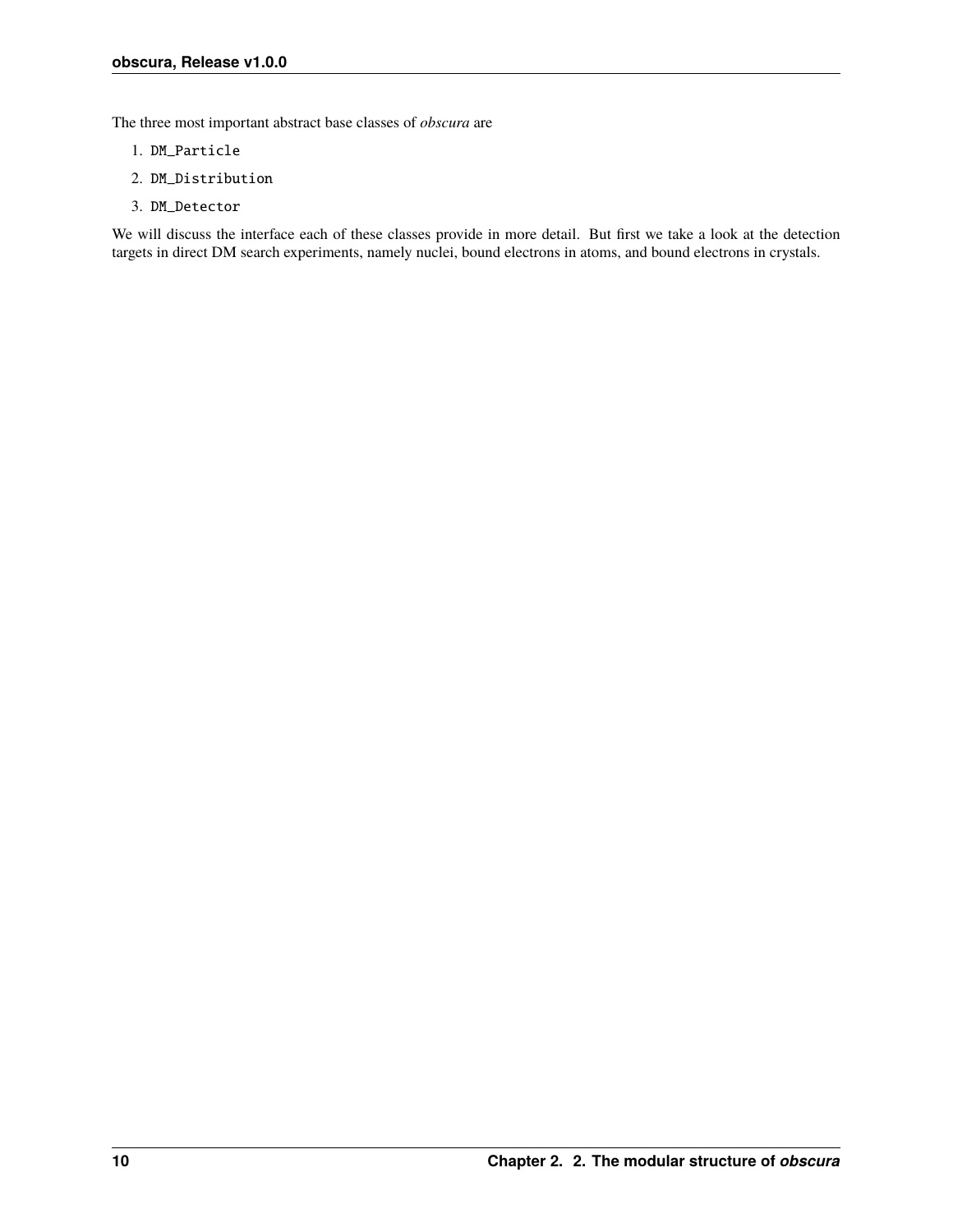**THREE**

### **3. THE TARGET CLASSES**

<span id="page-14-0"></span>The basic hope of direct detection experiments is that the DM particles from the galactic halo occasionally collide with ordinary particles, see e.g. [\[Nobile2021\]](#page-48-2). The original target of direct DM searches were nuclear recoils. Later on also electron targets gained more and more attention in the context of sub-GeV dark matter [\[Essig2012\]](#page-48-3).

In *obscura* each target type is represented by a class, that can e.g. be passed to the cross section functions of the DM\_Particle class, see *[4. The DM\\_Particle classes](#page-18-0)*.

### <span id="page-14-1"></span>**3.1 Nuclear targets**

For nuclear recoil experiments, we define two target classes, Isotope and Nucleus that are declared in [/in](https://github.com/temken/obscura/blob/main/include/obscura/Target_Nucleus.hpp)[clude/obscura/Target\\_Nucleus.hpp.](https://github.com/temken/obscura/blob/main/include/obscura/Target_Nucleus.hpp)

#### **3.1.1 The** Isotope **class**

A nuclear isotope is characterized by the number Z of protons and A of nucleons (protons *and* neutrons), its mass, spin, and average spin contribution for protons and neutrons as required e.g. in the context of spin-dependent nuclear interactions.

#### **3.1.2 The** Nucleus **class**

In addition to Isotope, we also define a Nucleus class which mainly consists of a number of isotopes with given relative abundances.

#### **Construction of nuclear targets**

There are different ways to construct instances of Isotope and Nucleus.

**Example:** Assume we are interested in oxygen as a target, either the isotope O-16 or the element of various isotopes.

```
#include "obscura/Target_Nucleus.hpp"
// ...
// We can define O-16 via the constructor.
Isotope oxygen_16(8,16);
```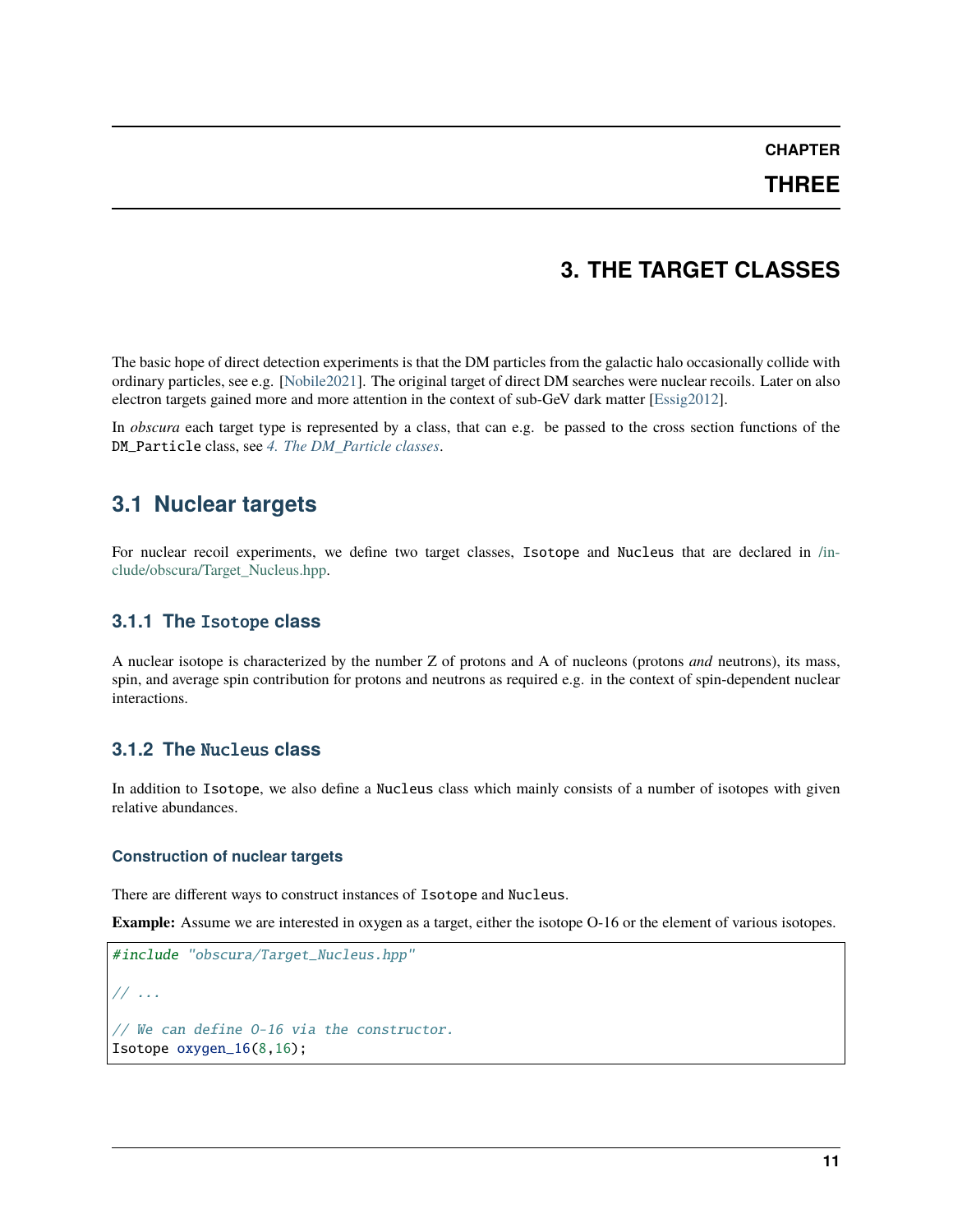This instance of an oxygen isotope however has no knowledge of e.g. its spin or relative abundance in nature.

For this purpose, *obscura* contains a nuclear data set, see /data/Nuclear Data.txt ([\[Bednyakov2005\]](#page-48-4) [\[Klos2013\]](#page-48-5)), which can be accessed through the following function defined in *Target\_Nucleus.hpp*.

```
extern Isotope Get_Isotope(unsigned int Z, unsigned int A);
extern Nucleus Get_Nucleus(unsigned int Z);
extern Nucleus Get_Nucleus(std::string name);
```
Using these functions, we can construct isotopes and nuclei simply as

```
#include "obscura/Target_Nucleus.hpp"
// ...
Isotope oxygen_16 = Get_Isotope(8, 16);
Nucleus oxygen = Get_Nucleus(8);
Nucleus oxygen_alternative = Get_Mucleus("0");
```
The last two lines construct an instance of the Nucleus class containing all isotopes of oxygen including their relative abundance, spin, and average spin contribution of protons and neutrons.

### <span id="page-15-0"></span>**3.2 Electron targets in atoms**

For sub-GeV DM searches, an important target are electrons bound in atoms [\[Essig2012\]](#page-48-3). To take into account the fact that electrons are bound states, we need to evaluate the *ionization form factor* or *atomic response function* for each electronic orbital [\[Catena2019\]](#page-48-6).

The target classes for atomic electrons are declared in [/include/obscura/Target\\_Atom.hpp.](https://github.com/temken/obscura/blob/main/include/obscura/Target_Atom.hpp)

#### **3.2.1 The** Atomic\_Electron **class**

The first target class in this context is Atomic\_Electron.

By constructing an instance of this class, the tabulated ionization form factor is imported from [/data/Form\\_Factors\\_Ionization/.](https://github.com/temken/obscura/tree/main/data/Form_Factors_Ionization)

#### **3.2.2 The** Atom **class**

Having target classes for nuclei and bound electrons, we can combine them into a single atomic target, consisting of a nucleus and a number of bound electrons.

#### **3.2.3 Included ionization form factors**

At this point, *obscura* comes with the ionization form factors of

- Xenon (5p, 5s, 4d, 4p, 4s)
- Argon (3p, 3s, 2p, 2s, 1s)

The tables can be found under [/data/Form\\_Factors\\_Ionization/.](https://github.com/temken/obscura/tree/main/data/Form_Factors_Ionization) They have been tabulated using the [DarkARC](https://github.com/temken/DarkARC) code as described in detail in [\[Catena2019\]](#page-48-6).

The easiest way to access the ionization form factors is by constructing an instance of Atom, as seen in this example.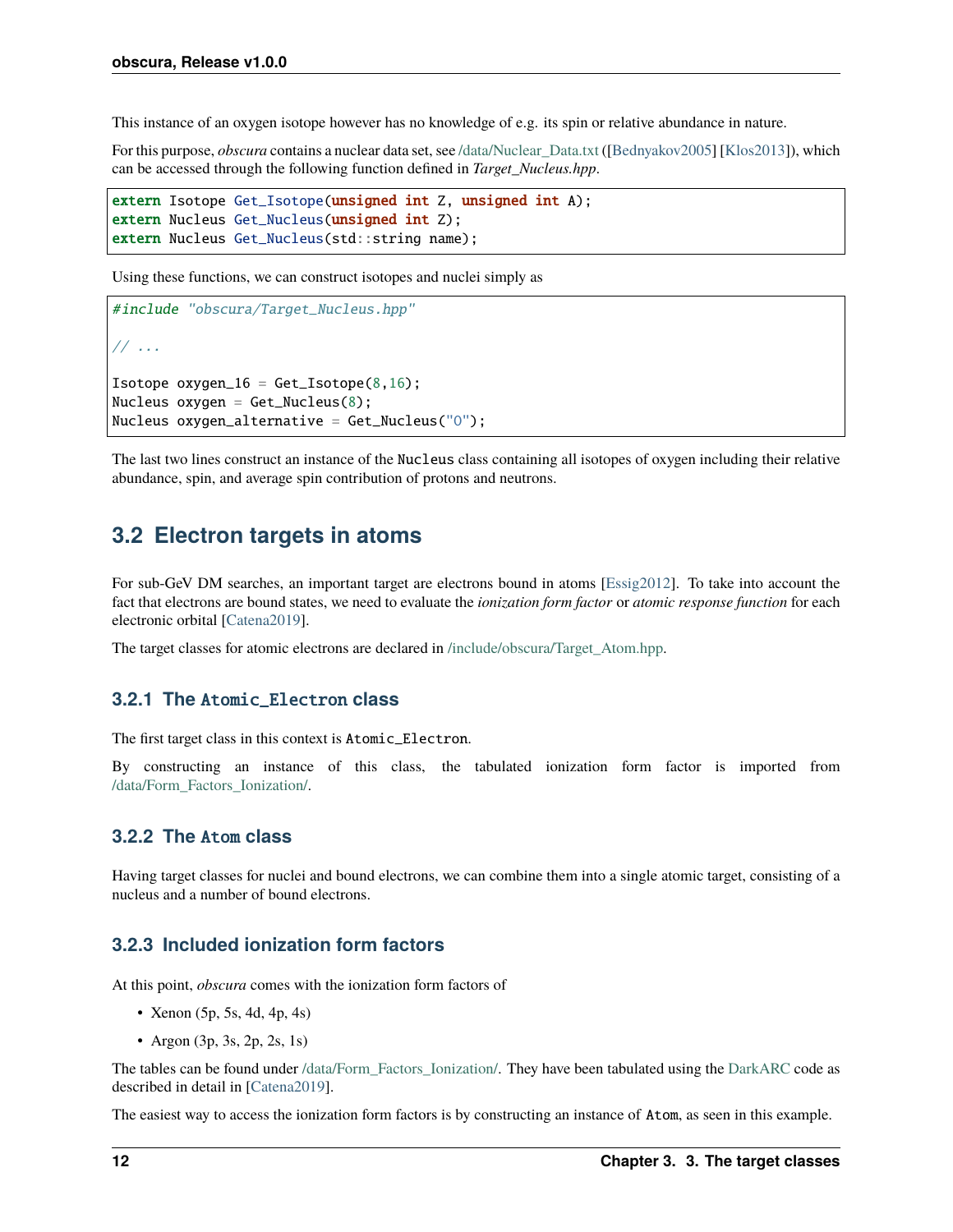```
#include "libphysica/Natural_Units.hpp"
#include "obscura/Target_Atom.hpp"
using namespace libphysica::natural_units;
// ...
Atom xenon("Xe");
Atom argon("Ar");
// For example, to access the ionization form factor of xenon's 5s (quantum numbers n=5,␣
\rightarrowl=0) orbital for a given momentum transfer q and energy E_e:
int n = 5; int l = 0;
double q = 0.5 * keV;
double E_e = 10.0 * eV;
std::cout << xenon.Electron(n, l).Ionization_Form_Factor(q, E_e) << std::endl;
```
### <span id="page-16-0"></span>**3.3 Electron targets in crystals**

One of the most important targets for sub-GeV DM detectors are crystals, such as e.g. semiconductors [\[Essig2016\]](#page-48-7). The electronic properties of the target material is encapsulated in the crystal form factor which is tabulated and can be found in [/data/Semiconductors/.](https://github.com/temken/obscura/tree/main/data/Form_Factors_Ionization) The included crystals are

- Silicon semiconductors
- Germanium semiconductors

The tables have been generated using [QEdark,](http://ddldm.physics.sunysb.edu/ddlDM/) a module of [Quantum ESPRESSO.](https://www.quantum-espresso.org/)

Also for crystals, *obscura* contains a target class Crystal declared in [/include/obscura/Target\\_Crystal.hpp.](https://github.com/temken/obscura/blob/main/include/obscura/Target_Crystal.hpp)

The crystal form factor, similarly to the ionization form factors, are imported by the class constructor. Here is an example of how to access the crystal form factor.

```
#include "libphysica/Natural_Units.hpp"
#include "obscura/Target_Crystal.hpp"
using namespace libphysica::natural_units;
// ...
Crystal silicon("Si");
Crystal germanium("Ge");
double q = 0.5 * keV;
double E_e = 10.0 * eV;
std::cout << silicon.Crystal_Form_Factor(q, E_e) << std::endl;
std::cout << germanium.Crystal_Form_Factor(q, E_e) << std::endl;
```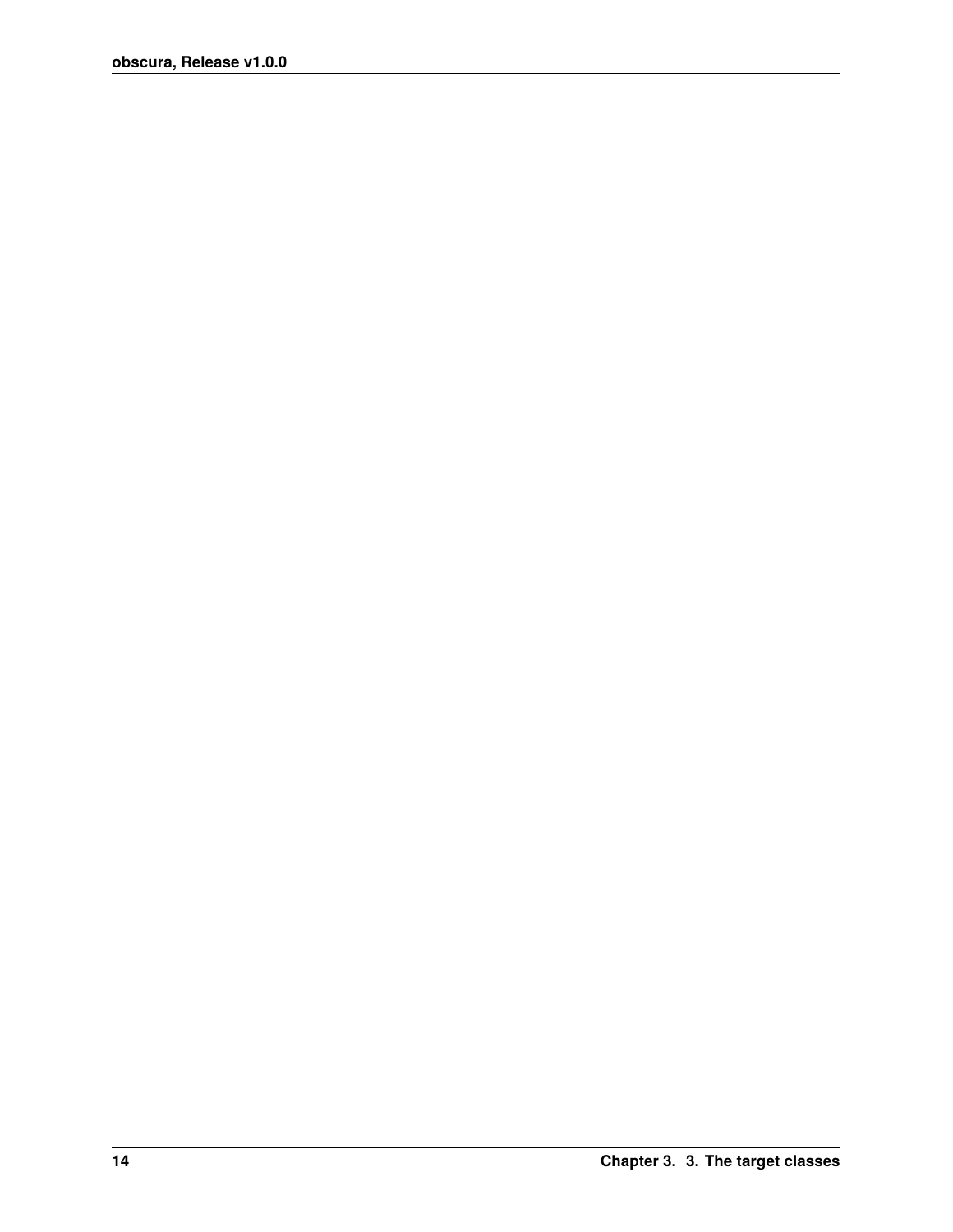### **4. THE** DM\_PARTICLE **CLASSES**

<span id="page-18-0"></span>The DM\_Particle class and its derived classes are responsible for the particle physics aspects of direct detection. In particular, an instance of DM\_Particle entails the particle properties of a DM candidate particle, such as its mass, spin, and its differential and total interaction cross sections with nuclei or electrons. The base class's functions provide an interface that is sufficient for the calculation of e.g. event rates at direct DM search experiments. Furthermore, it contains a number of functions regarding scattering angles, their distributions and sampling, which might not be relevant for direct detection, but can be used in the context of e.g. MC simulations.

### <span id="page-18-1"></span>**4.1 The interface / base class**

The abstract base class is defined in [/include/obscura/DM\\_Particle.hpp](https://github.com/temken/obscura/blob/main/include/obscura/DM_Particle.hpp) and all the member functions and parameters can be seen there.

The most important (virtual) functions for direct detection specific calculations are the differential cross sections.

```
//Differential cross sections for nuclear targets
virtual double dSigma_dq2_Nucleus(double q, const Isotope& target, double vDM, double.
\rightarrowparam = -1.0) const { return 0.0; };
double dSigma_dER_Nucleus(double ER, const Isotope& target, double vDM, double param = -
\rightarrow1.0) const;
double d2Sigma_dER_dEe_Migdal(double ER, double Ee, double vDM, const Isotope& isotope,.
˓→Atomic_Electron& shell) const;
// Differential cross section for electron targets
virtual double dSigma_dq2_Electron(double q, double vDM, double param = -1.0) const {\Box˓→return 0.0; };
virtual double d2Sigma_dq2_dEe_Ionization(double q, double Ee, double vDM, Atomic_
˓→Electron& shell) const { return 0.0; };
virtual double d2Sigma_dq2_dEe_Crystal(double q, double Ee, double vDM, Crystal&␣
˓→crystal) const { return 0.0; };
```
We point out that here we have to pass instances of the target classes discussed in the previous section (i.e. nuclear isotopes, atomic electrons, and electrons in crystals). Also included is a simple implementation of Migdal scatterings with atomic targets based on [\[Essig2020\]](#page-48-8).

The most standard DM candidate considered in the direct detection literature is a WIMP with SI or SD interactions. *obscura* contains derived classes for each of these scenarios, which are declared in [/in](https://github.com/temken/obscura/blob/main/include/obscura/DM_Particle_Standard.hpp)[clude/obscura/DM\\_Particle\\_Standard.hpp.](https://github.com/temken/obscura/blob/main/include/obscura/DM_Particle_Standard.hpp)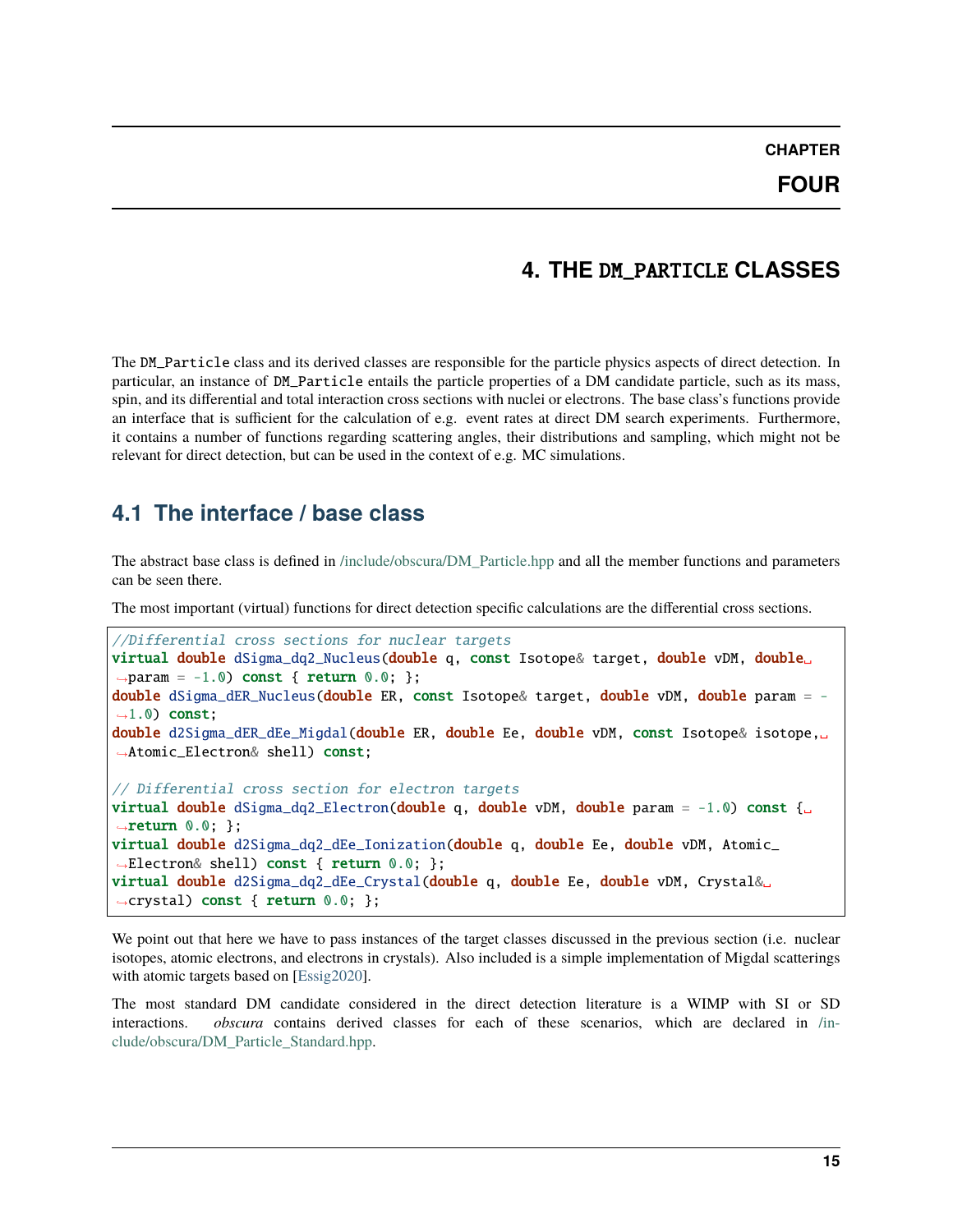### <span id="page-19-0"></span>**4.2 Spin-Independent (SI) interactions**

The differential cross section for SI nuclear interactions is given by

$$
\frac{\mathrm{d}\sigma_N^{\rm SI}}{\mathrm{d}E_R} = \frac{m_N}{2\pi v_\chi^2} \left[ f_p Z + f_n (A-Z) \right]^2 \left| F_N^{\rm SI} \left( E_R \right) \right|^2 \, .
$$

For details, we refere to e.g. chapter 3.4 of [\[Emken2019\]](#page-48-1).

The class DM\_Particle\_SI is derived from DM\_Particle and evaluates the cross sections of SI interactions with nuclei (and electrons).

The following example demonstrates how to

- construct an instance of DM\_Particle\_SI that describes a DM particle of 10 GeV mass.
- set the SI proton cross section to  $\sigma_p = 10^{-40}$ cm<sup>2</sup>, the electron cross section of  $\sigma_e = 10^{-36}$ cm<sup>2</sup>.
- to evaluate the differential and total scattering cross section with argon nuclei.

```
#include "libphysica/Natural_Units.hpp"
#include "obscura/DM_Particle_Standard.hpp"
using namespace libphysica::natural_units;
// ...
// Declare the DM particle
obscura::DM_Particle_SI dm(10.0 * GeV);
dm.Set_Sigma_Proton(1.0e-40 * cm * cm);
dm.Set_Sigma_Electron(1.0e-36 * cm * cm);
// Define the target
obscura::Isotope argon = obscura::Get_Isotope(18, 40);
// Evaluate cross sections
double E_R = 1.0 * keV;
double v\_DM = 300.0 * km/sec;double diff_cross_section = dm.dSigma_dER_Nucleus(E_R, argon, v_DM);
double tot_cross_section = dm.Sigma_Total_Nucleus(argon, v_DM);
// Convert to other units
std::cout <<In_Units(diff_cross_section, cm * cm / keV)<<std::endl;
std::cout <<In_Units(tot_cross_section, cm * cm)<<std::endl;
```
## <span id="page-19-1"></span>**4.3 Spin-Dependent (SD) interactions**

The differential cross section for SD nuclear interactions is given by

$$
\frac{\mathrm{d}\sigma_N^{\text{SD}}}{\mathrm{d}E_R} = \frac{2m_N}{\pi v_\chi^2} \frac{J+1}{J} \left( f_p \langle S_p \rangle + f_n \langle S_N \rangle \right)^2 F_N^{\text{SD}}(E_R)^2
$$

Similarly to DM\_Particle\_SI, we also define a DM\_Particle\_SD class, which evaluates this cross section for nuclear targets with spin  $S \neq 0$ .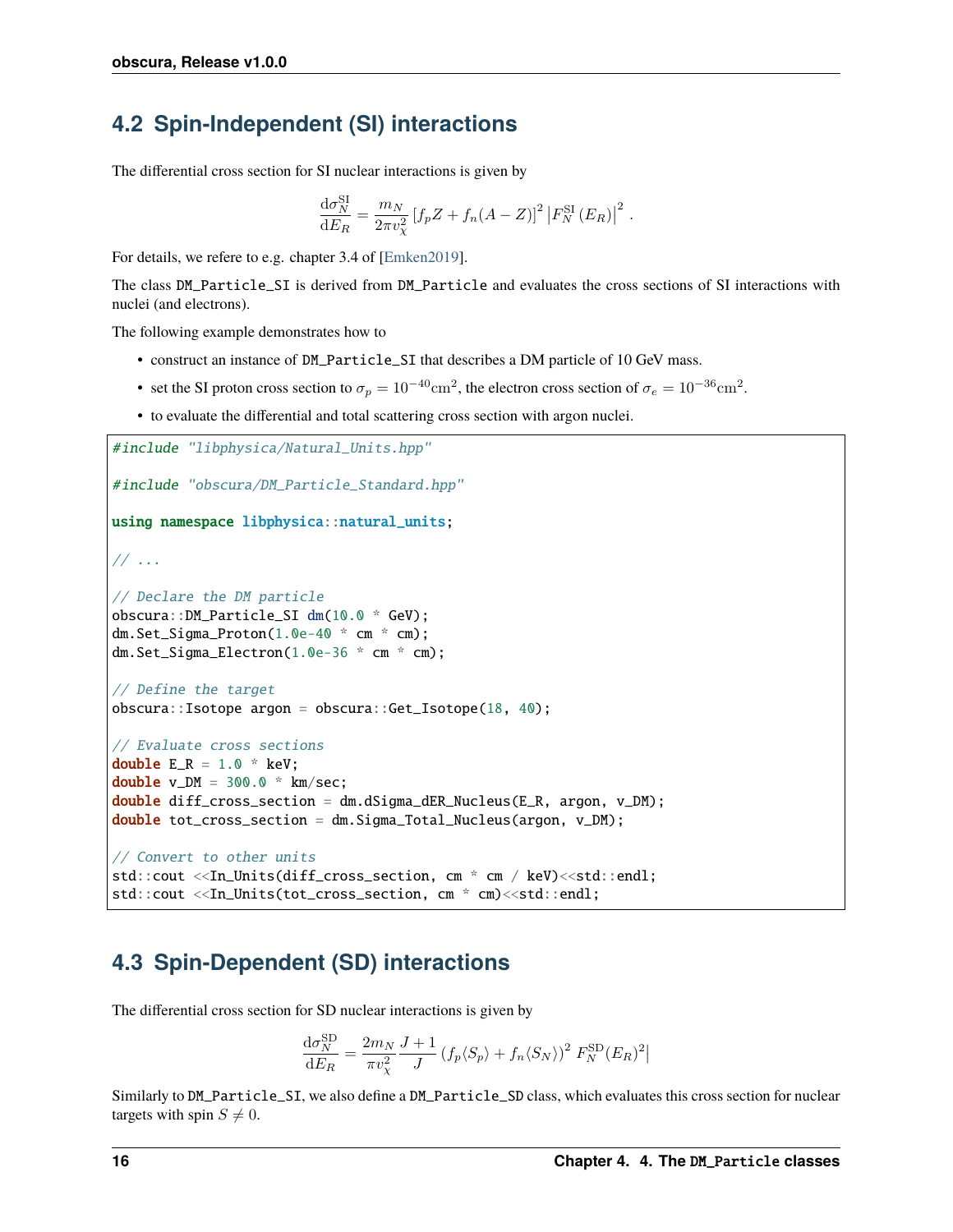### **5. THE** DM\_DISTRIBUTION **CLASSES**

<span id="page-20-0"></span>In order to make predictions for direct detection experiments, the statistical properties of the incoming DM flux need to be specified. In particular, we need to know how many DM particles pass through the detector and with what energy. In other words, we need to know the DM particle flux, or alternatively the local DM density and the energy distribution.

### <span id="page-20-1"></span>**5.1 The interface / base class**

The class DM\_Distribution, that is declared in [/include/obscura/DM\\_Distribution.hpp,](https://github.com/temken/obscura/blob/main/include/obscura/DM_Distribution.hpp) is an abstract base class or interface that defines all the functions we require to characterize a distribution and flux of DM particles.

Most importantly, the class provides interfaces to probability density functions (PDFs) for the DM particles' velocity or speed, their local energy density, differential particle flux, etc.

### <span id="page-20-2"></span>**5.2 The standard halo model (SHM)**

The conventional assumptions on the halo DM particles' properties is the Standard Halo Model (SHM). The SHM describes the galactic DM by a truncated Maxwell-Boltzmann distribution. It is characterized by the following 4 parameters (for details see e.g. chapter 3.2 of [\[Emken2019\]](#page-48-1)

 $\rho_{\chi}, v_0, v_{\text{esc}}, \mathbf{v}_{\text{obs}}$ 

In [/include/obscura/DM\\_Halo\\_Models.hpp](https://github.com/temken/obscura/blob/main/include/obscura/DM_Halo_Models.hpp) we define the Standard\_Halo\_Model class which is an implemenation of this model. It is a derived class of DM\_Distribution.

We can construct the SHM model by the default constructor, which assumes default values for the 4 parameters.

#include "obscura/DM\_Halo\_Models.hpp"

```
// ...
```
obscura::Standard\_Halo\_Model shm;

Or we define the parameters explicitly.

#include "libphysica/Natural\_Units.hpp"

#include "obscura/DM\_Halo\_Models.hpp"

using namespace libphysica::natural\_units;

(continues on next page)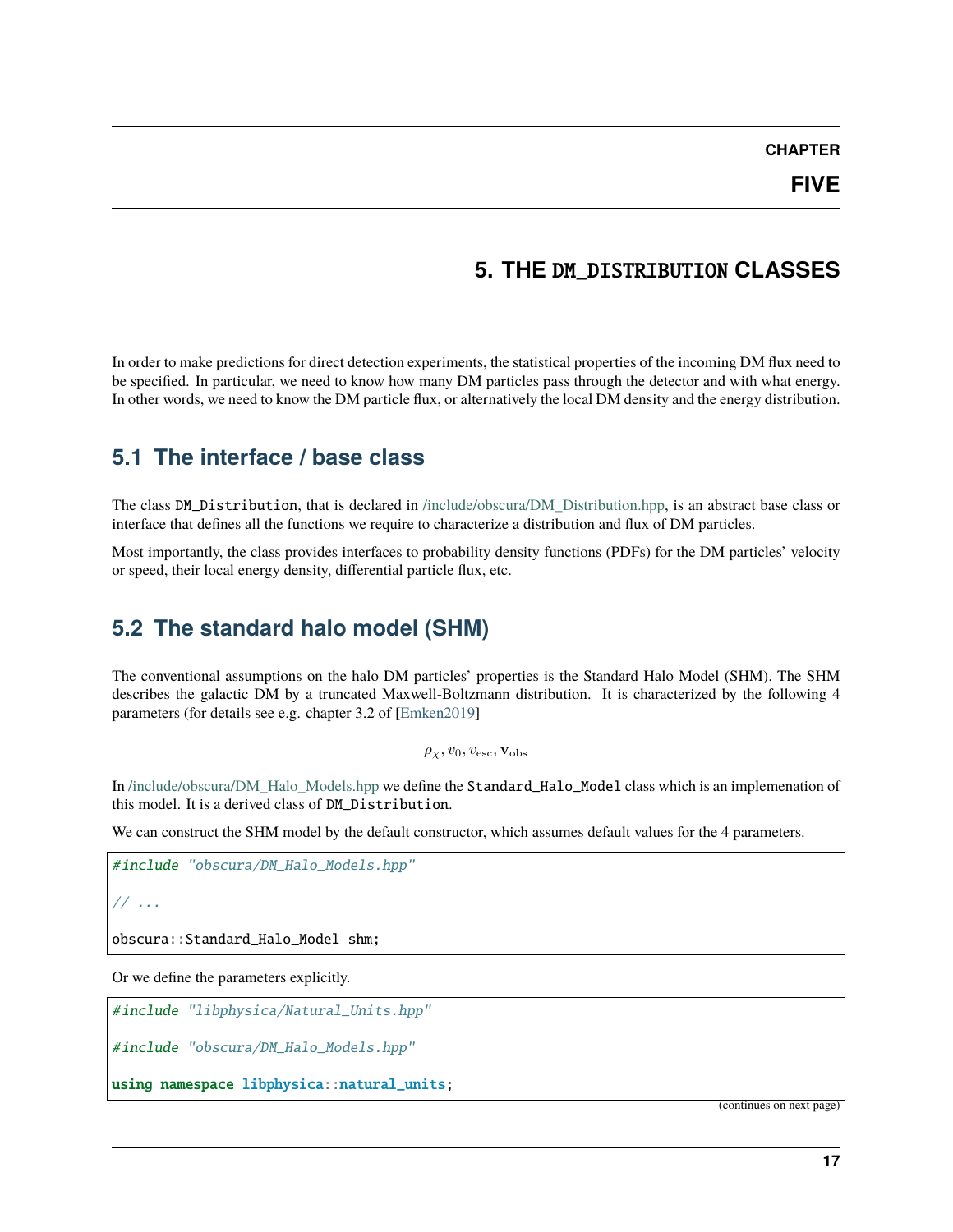(continued from previous page)

```
// ...
double rho = 0.4 * GeV / cm / cm / cm;
double v_0 = 230.0 * km / sec;double v_esc = 600 * km / sec;
double v_obs = 232.0 * km / sec;
obscura::Standard_Halo_Model shm(rho, v_0, v_obs, v_esc);
```
### <span id="page-21-0"></span>**5.3 The SHM++**

As a second example for a DM halo model, *obscura* also implements the SHM++ as proposed in [\[Evans2019\]](#page-48-9).

Since it extends the SHM, the corresponding class SHM\_Plus\_Plus is a derived class of Standard\_Halo\_Model which is in turn derived from DM\_Distribution. The class is also declared in [/in](https://github.com/temken/obscura/blob/main/include/obscura/DM_Halo_Models.hpp)[clude/obscura/DM\\_Halo\\_Models.hpp.](https://github.com/temken/obscura/blob/main/include/obscura/DM_Halo_Models.hpp)

This halo model can be constructed and used essentially identically to the SHM.

### <span id="page-21-1"></span>**5.4 Imported DM distributions**

It is also possible to import a DM distribution from a file. This is the purpose of the Imported\_DM\_Distribution class, another derived class of DM\_Distribution which can be found in [/include/obscura/DM\\_Distribution.hpp.](https://github.com/temken/obscura/blob/main/include/obscura/DM_Distribution.hpp)

As input file, we need a two-column table of the DM speed PDF using the format (v[km/sec] :: f(v) [sec/km]). Additionally we need to specify the local DM density.

Here is an example of using this class assuming a tabulated speed pdf given in the file *DM\_Speed\_PDF.txt*.

```
#include "libphysica/Natural_Units.hpp"
#include "obscura/DM_Distribution.hpp"
using namespace libphysica::natural_units;
// ...
double rho = 0.4 * GeV / cm / cm / cm;
obscura::Imported_DM_Distribution dm_distribution(rho, "DM_Speed_PDF.txt");
```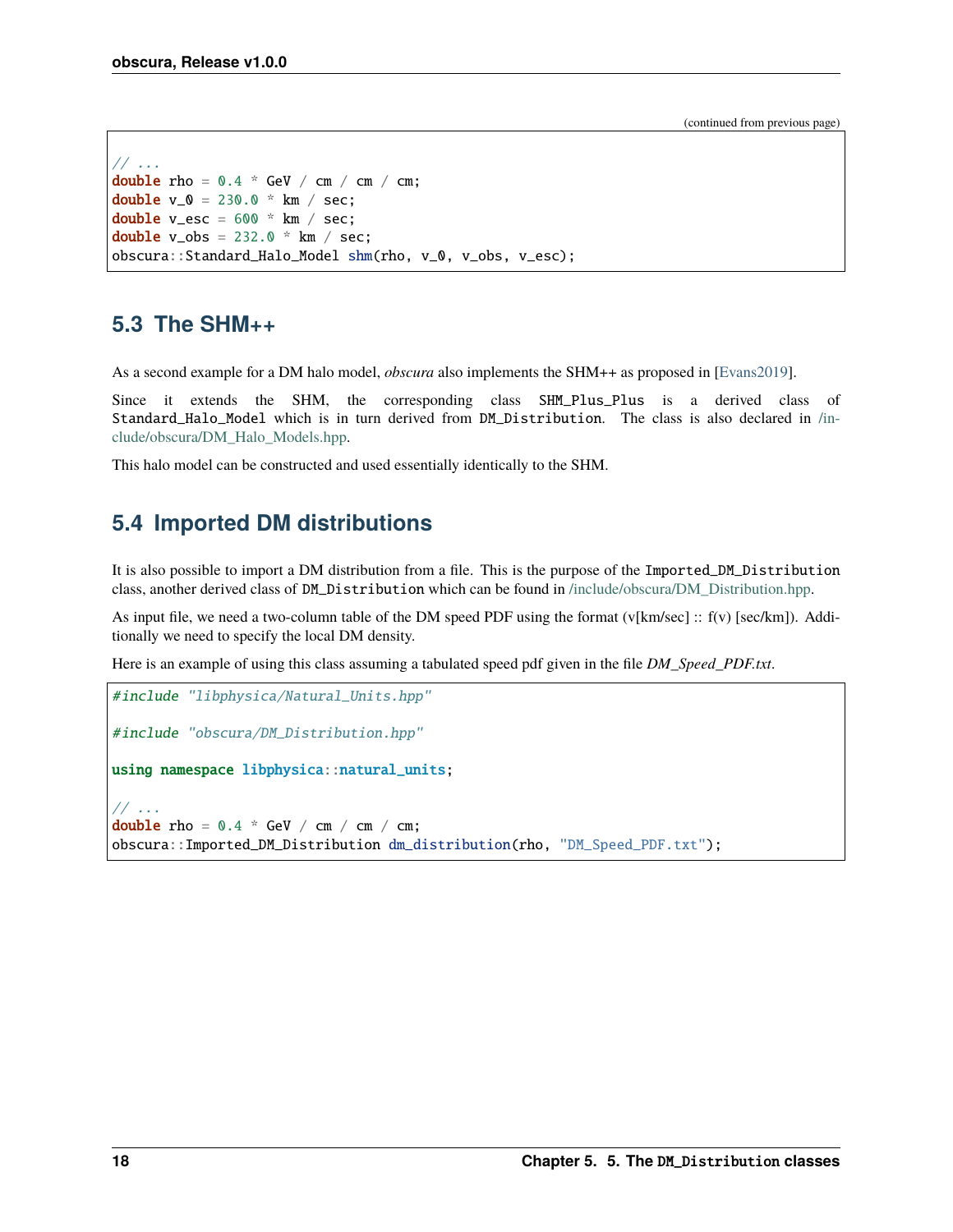### **6. THE** DM\_DETECTOR **CLASSES**

<span id="page-22-0"></span>The details of a direct detection experiment are summarized in the DM\_Detector class declared in [/in](https://github.com/temken/obscura/blob/main/include/obscura/Direct_Detection.hpp)[clude/obscura/Direct\\_Detection.hpp.](https://github.com/temken/obscura/blob/main/include/obscura/Direct_Detection.hpp) In particular, it responsible for:

- 1. The statistical methods to compute likelihoods and exclusion limits. Since these are independent of the type of experiment, this functionality is part of the base class DM\_Detector. As of now, *obscura* implements the following statistical analyses. 1. Poisson statistics 2. Binned Poisson statistics 3. Maximum gap following [\[Yellin2002\]](#page-48-10).
- 2. The detector details, such as detection efficiencies, energy resolution, target particles, etc. These can be very specific and are implemented in classes derived from DM\_Detector, e.g. DM\_Detector\_Nucleus.

We provide a number of examples of how to construct different instances of derived classes of DM\_Detector.

### <span id="page-22-1"></span>**6.1 Nuclear recoil experiments**

For experiments looking for DM induced nuclear recoils, *obscura* contains the DM\_Detector\_Nucleus class that is declared in [/include/obscura/Direct\\_Detection\\_Nucleus.hpp.](https://github.com/temken/obscura/blob/main/include/obscura/Direct_Detection_Nucleus.hpp)

For example, assume we have a nuclear recoil experiment with  $CaWO<sub>4</sub>$  crystals, an energy threshold of 500 eV, and an exposure of 100 kg days. This information suffices to define a toy experiment.

```
#include "libphysica/Natural_Units.hpp"
#include "obscura/Target_Nucleus.hpp"
#include "obscura/DM_Detector_Nucleus.hpp"
using namespace libphysica::natural_units;
// ...
double exposure = 100.0 * kg * day;
std::vector<Nucleus> nuclear_targets = {obscura::Get_Nucleus(8), obscura::Get_
˓→Nucleus(20), obscura::Get_Nucleus(74)};
std::vector < double>target\_rations = {4, 1, 1};double energy_threshold = 500 * eV;
obscura::DM_Detector_Nucleus detector("Nuclear recoil experiment", exposure, nuclear_
\rightarrowtargets, target_ratios);
```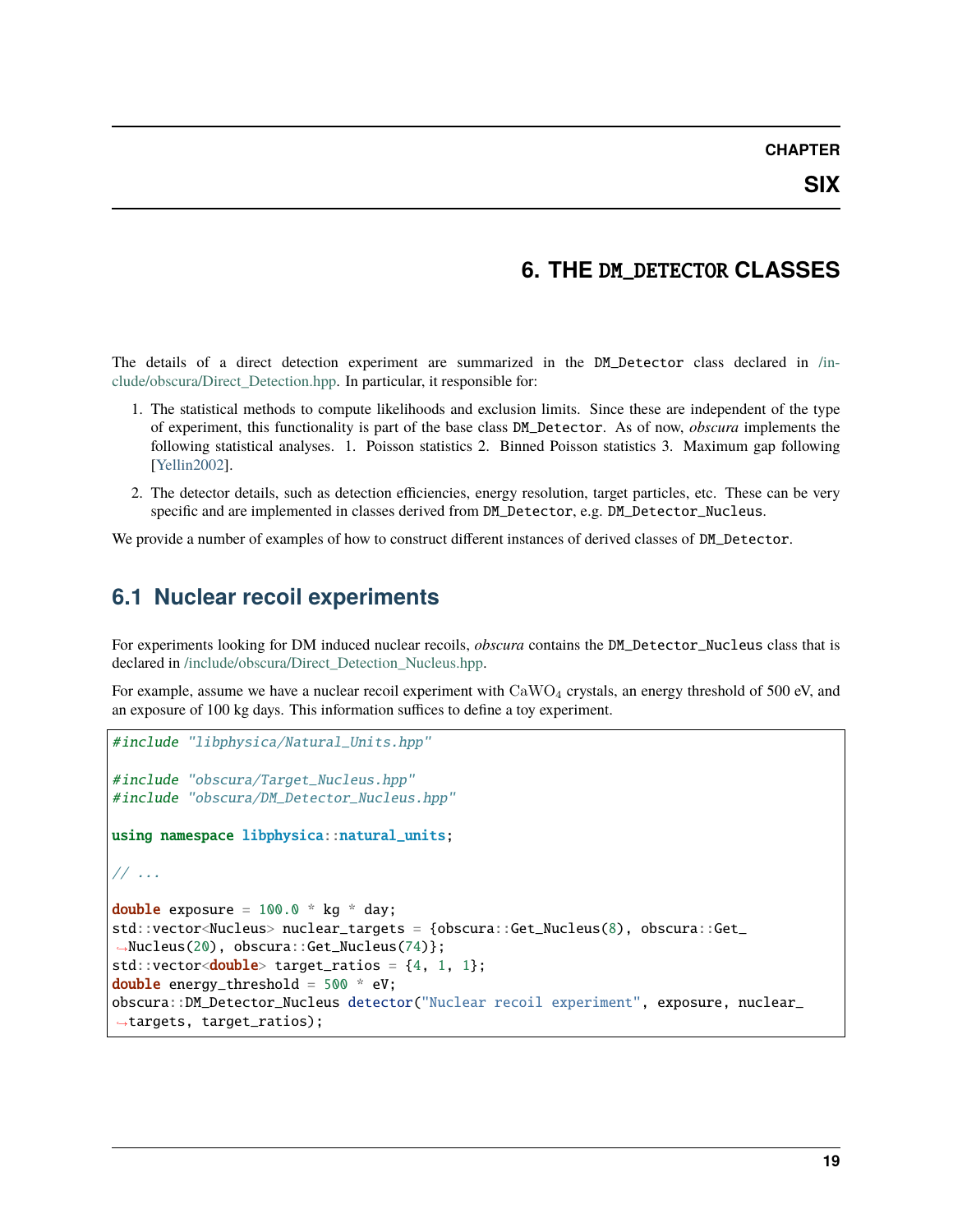## <span id="page-23-0"></span>**6.2 Electron recoil experiments**

For electron recoil experiments with atomic targets, we have to use the DM\_Detector\_Ionization\_ER class that can be found in [/include/obscura/Direct\\_Detection\\_ER.hpp](https://github.com/temken/obscura/blob/main/include/obscura/Direct_Detection_ER.hpp)

Here is an example of a xenon target experiment probing DM-electron interactions and DM induced ionizations. As exposure we choose 100 kg days, and we furthermore assume that only events with at least 4 ionized electrons can be detectred.

```
#include "libphysica/Natural_Units.hpp"
#include "obscura/DM_Detector_ER.hpp"
using namespace libphysica::natural_units;
// ...
double exposure = 100.0 * kg * day;obscura::DM_Detector_Ionization_ER xenon_experiment("Electron recoil experiment",␣
˓→exposure, "Xe");
argon_experiment.Use_Electron_Threshold(4);
```
Alternatively, many experiments looking for sub-GeV DM use semiconductor crystals as targets. In this case, there is another derived class, DM\_Detector\_Crystal.

Again we construct an example toy experiment. This time, we assume a silicon crystal target, choose an exposure of 10 g year, and assume that only events with at least 2 electron-hole pairs can trigger the detector.

```
#include "libphysica/Natural_Units.hpp"
#include "obscura/DM_Detector_Crystal.hpp"
using namespace libphysica::natural_units;
// ...
double exposure = 10.0 * gram * year;
obscura::DM_Detector_Crystal silicon_experiment("Crystal target experiment", exposure,
\leftrightarrow"Si");
silicon_experiment.Use_Q_Threshold(2);
```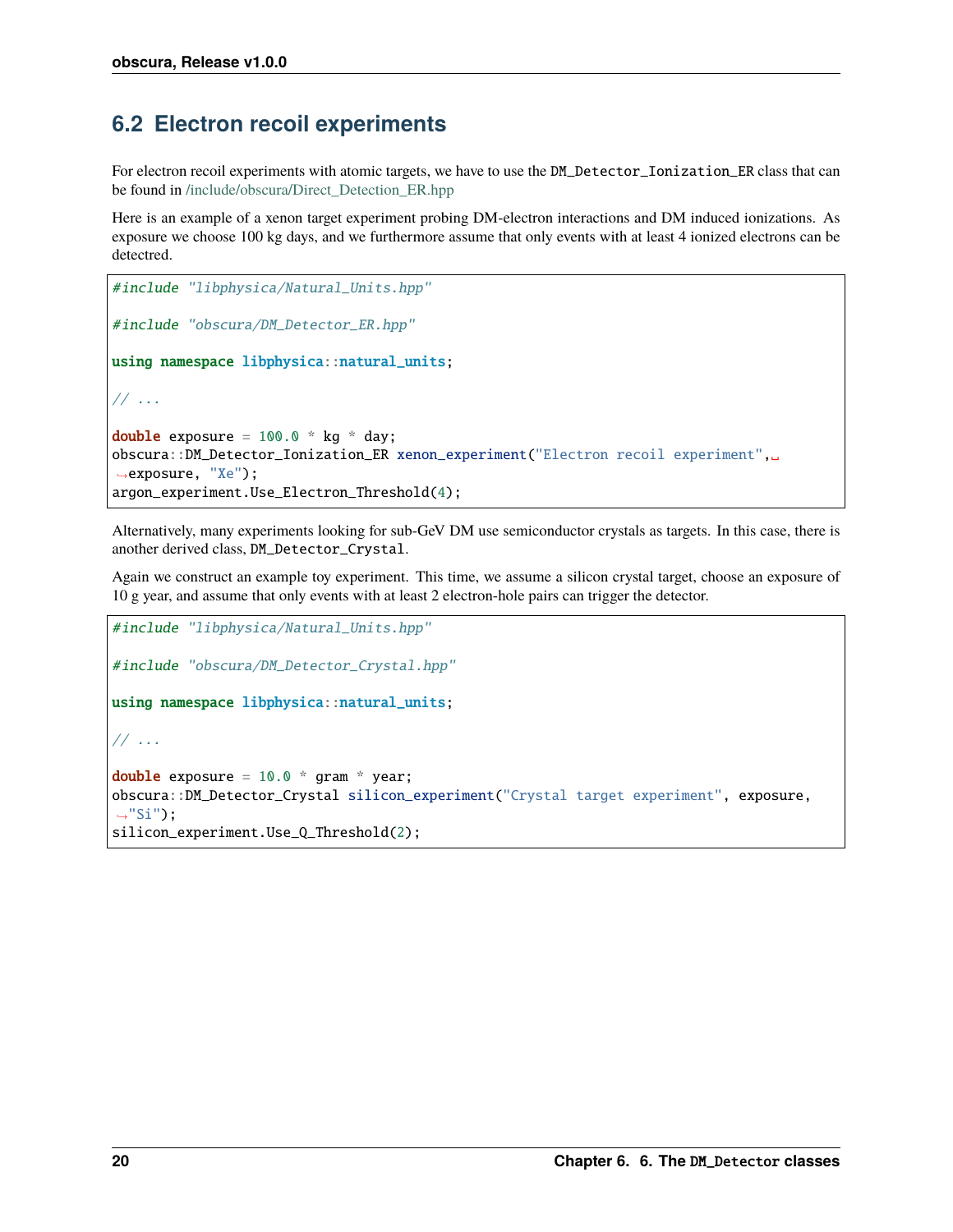**SEVEN**

### **7. EXAMPLES: PUTTING IT ALL TOGETHER**

### <span id="page-24-1"></span><span id="page-24-0"></span>**7.1 Computing the recoil spectrum of SI & SD nuclear interactions**

As an example for nuclear recoils that also illustrates nicely the modular structure of *obscura*, we compute the nuclear recoil spectrum  $\frac{dR}{dE_R}$  for a 10 GeV DM particle interacting with xenon nuclei via spin-independent and spin-dependent interactions.

For the definition and details of the nuclear recoil spectrum, see e.g. chapter 3.5 of [\[Emken2019\]](#page-48-1).

1. First we define the DM particle objects that describe SI and SD interactions

```
// 1. DM particle (SI and Sd)
obscura::DM_Particle_SI dm_SI(10.0 * GeV);
dm_SI.Set_Sigma_Proton(1.0e-40 * cm * cm);
dm_SI.Print_Summary();
obscura::DM_Particle_SD dm_SD(10.0 * GeV);
dm_SD.Set_Sigma_Proton(1.0e-40 * cm * cm);
dm_SD.Print_Summary();
```
The Print\_Summary() function is a member of many of the classes and provides a terminal output that summarizes the object.

2. For the DM distribution we use the standard halo model with default parameters.

```
// 2. DM distribution
obscura::Standard_Halo_Model shm;
shm.Print_Summary();
```
3. As target nuclei, we choose xenon and import the nuclear data.

```
// 3. Direct detection targets
obscura::Nucleus xenon = obscura::Get_Nucleus("Xe");
xenon.Print_Summary();
```
4. With these three objects, we can compute the differential nuclear recoil spectrum for a given recoil energy  $E_R$ .

```
double E_R = 1.0 * keV;
double dRdER_SI = obscura::dRdER_Nucleus(E_R, dm_SI, shm, xenon);
double dRdER_SD = obscura::dRdER_Nucleus(E_R, dm_SD, shm, xenon);
```
5. The results are given in natural units in powers of GeV. To convert it to another unit, we can use the unit functionality of the *libphysica* library.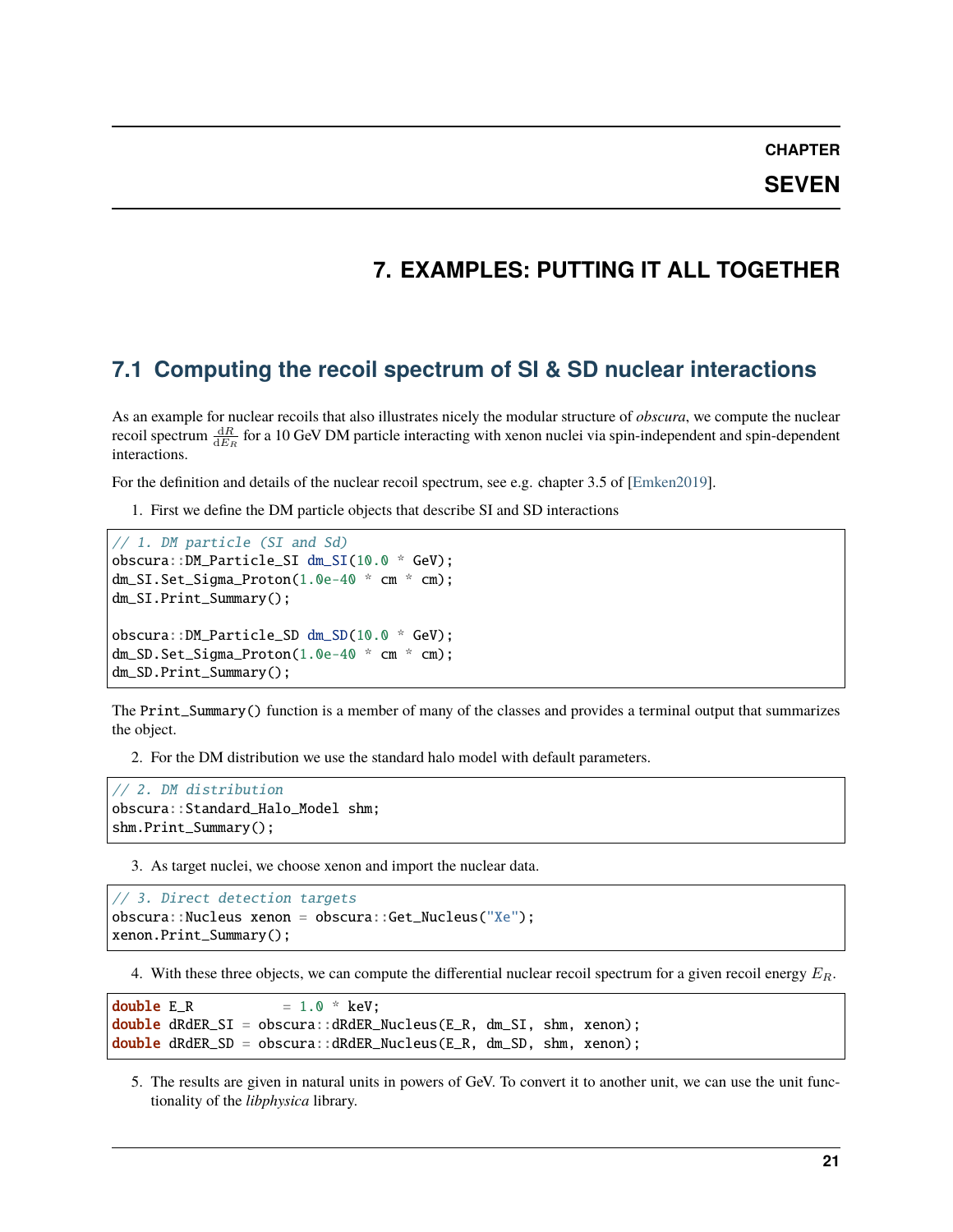```
std::cout << "SI-interactions: \tdR/dER (1 keV) = " << In_Units(dRdER_SI, 1.0 / kg /\Box˓→year / keV) << " events / kg / year / keV" << std::endl;
std::cout << "SD-interactions: \tdR/dER (1 keV) = " << In_Units(dRdER_SD, 1.0 / kg /\Box˓→year / keV) << " events / kg / year / keV" << std::endl;
#include <iostream>
#include "libphysica/Natural_Units.hpp"
#include "obscura/DM_Halo_Models.hpp"
#include "obscura/DM_Particle_Standard.hpp"
#include "obscura/Direct_Detection_Nucleus.hpp"
#include "obscura/Target_Nucleus.hpp"
using namespace libphysica::natural_units;
int main()
{
     // 1. DM particle (SI and Sd)
     obscura::DM_Particle_SI dm_SI(10.0 * GeV);
     dm_SI.Set_Sigma_Proton(1.0e-40 * cm * cm);
     dm_SI.Print_Summary();
    obscura::DM_Particle_SD dm_SD(10.0 * GeV);
     dm_SD.Set_Sigma_Proton(1.0e-40 * cm * cm);
     dm_SD.Print_Summary();
     // 2. DM distribution
    obscura::Standard_Halo_Model shm;
     shm.Print_Summary();
     // 3. Direct detection targets
    obscura::Nucleus xenon = obscura::Get_Nucleus("Xe");
     xenon.Print_Summary();
     // 4. Evalute the nuclear recoil spectrum
     double E_R = 1.0 * keV;
     double dRdER_SI = obscura::dRdER_Nucleus(E_R, dm_SI, shm, xenon);
     double dRdER_SD = obscura::dRdER_Nucleus(E_R, dm_SD, shm, xenon);
    std::cout << "SI-interactions: \tdR/dER (1 keV) = " << In_Units(dRdER_SI, 1.0 / kg /
˓→ year / keV) << " events / kg / year / keV" << std::endl;
     std::cout << "SD-interactions: \tdR/dER (1 keV) = " << In_Units(dRdER_SD, 1.0 / kg /
\rightarrow year / keV) << " events / kg / year / keV" << std::endl;
     return 0;
}
----------------------------------------
```

```
DM particle summary:
     Mass: 10 GeV
```
(continues on next page)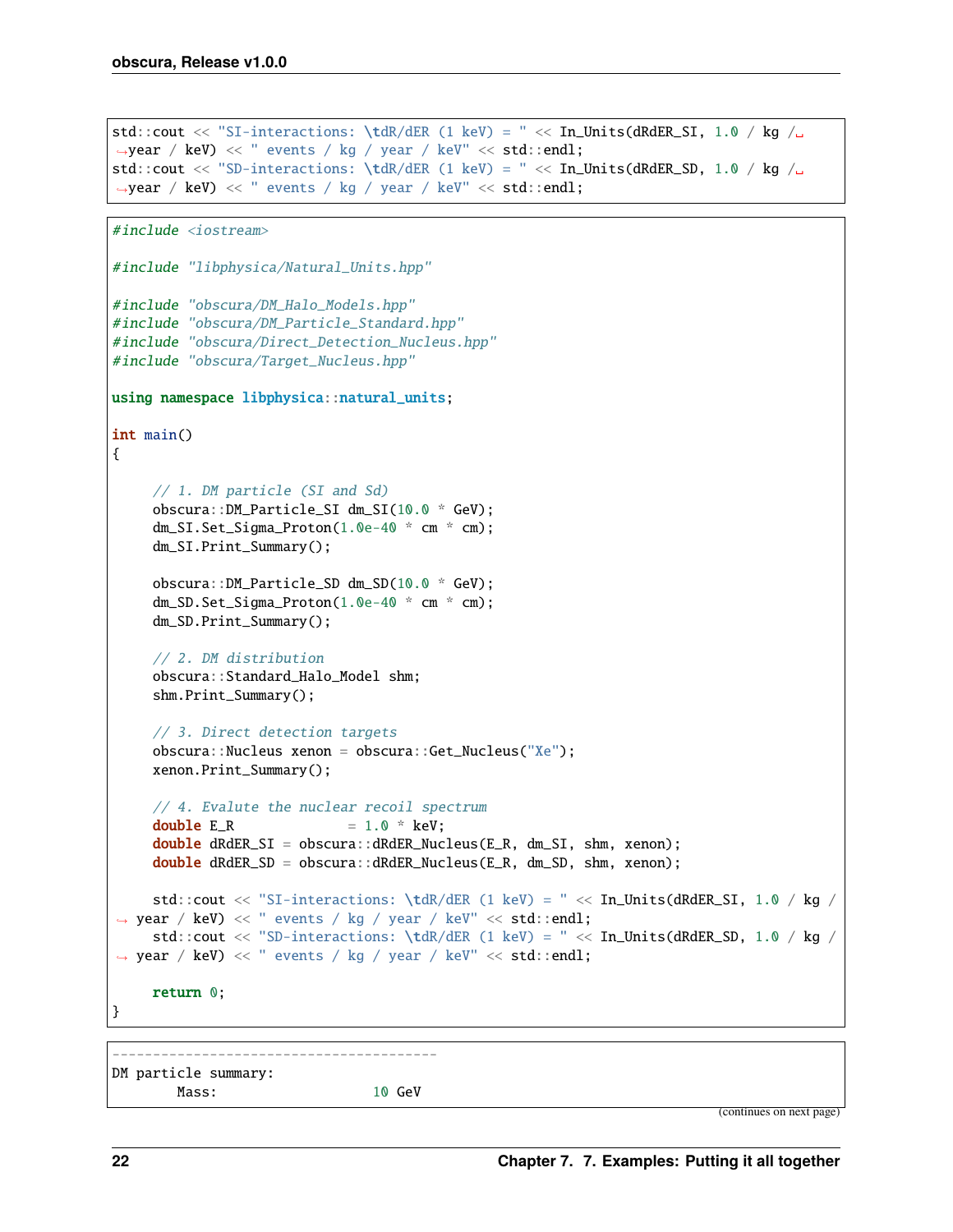(continued from previous page)

```
Spin: 0.5
      Low mass: [ ]
      Interaction: Spin-Independent (SI)
      Coupling ratio fixed: [x]
      Isospin conservation: [x]
      Coupling ratio: fn/fp = 1Sigma_P[cm^2]: 1e-40Sigma_N[cm^2]: 1e-40Sigma_{E}[cm^2]: 1e-40Interaction type: Contact
     ----------------------------------------
   ----------------------------------------
DM particle summary:
      Mass: 10 GeV
      Spin: 0.5
      Low mass: [ ]
Interaction: Spin-Dependent (SD)
      Coupling ratio fixed: [x]
      Isospin conservation: [x]
      Coupling ratio: fn/fp = 1Sigma_P[cm^2]: 1e-40Sigma_N[cm^2]: 1e-40Sigma_{E}[cm^2]: 1e-40----------------------------------------
Dark matter distribution - Summary
      Standard halo model (SHM)
      Local DM density[GeV/cm^3]: 0.4
      Speed domain [km/sec]: [0,777]
      Average DM velocity [km/sec]: (-11.1 , -232 , -7.3)
      Average DM speed [km/sec]: 330
      Speed dispersion v_0[km/sec]: 220
      Gal. escape velocity [km/sec]: 544
      Observer's velocity [km/sec]: (11.1 , 232 , 7.3)
      Observer's speed [km/sec]: 233
Xe
Isotope Z A Abund. [%] Spin <sp> <sn>
------------------------------------------------------------
Xe-124 54 124 0.095 0 0 0
Xe-126 54 126 0.089 0 0 0
```
(continues on next page)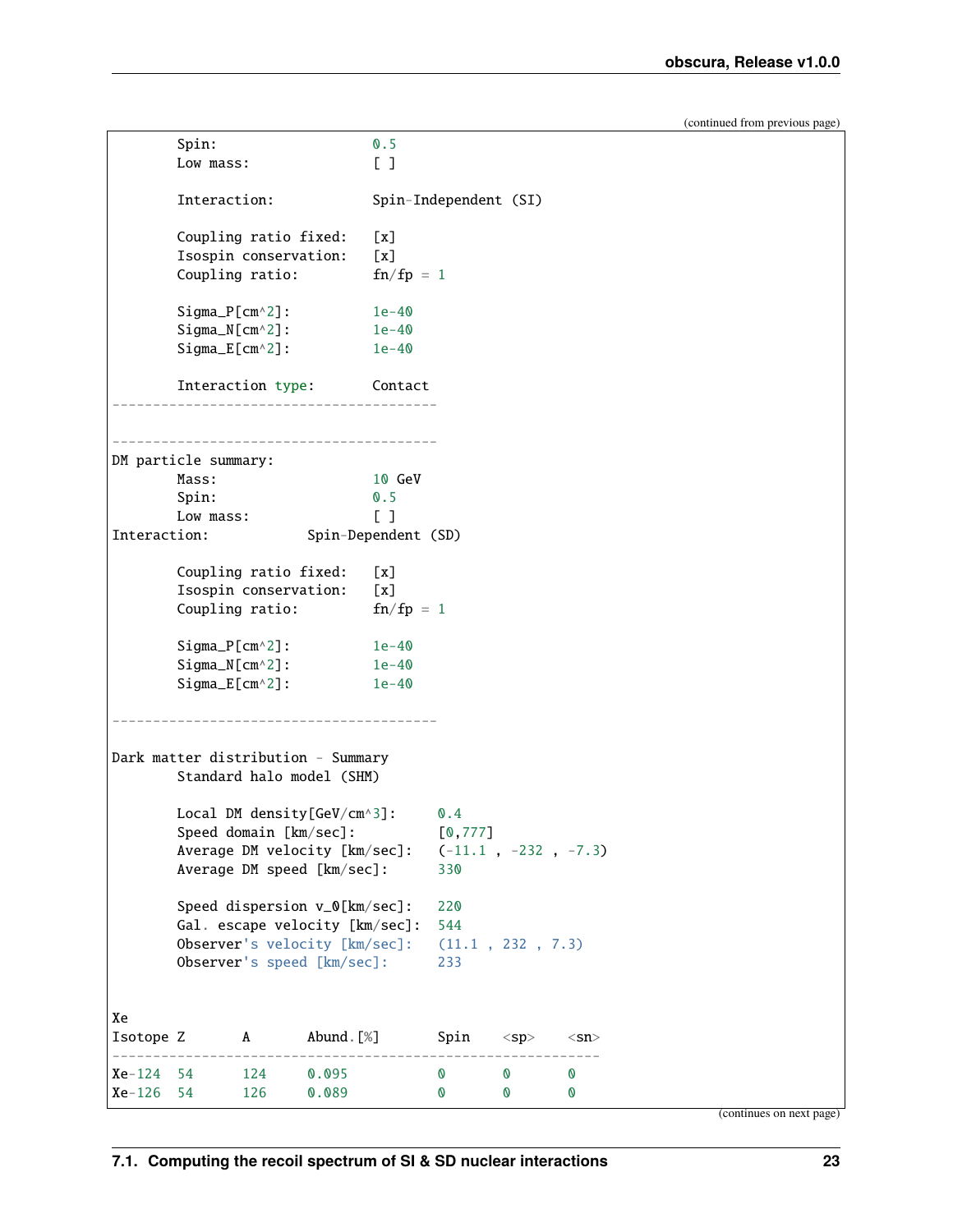|                  |      |     |                                                        |                                           |                 |                       | $($ commune $\ldots$ previous $\mathsf{p}_n$ ge |  |
|------------------|------|-----|--------------------------------------------------------|-------------------------------------------|-----------------|-----------------------|-------------------------------------------------|--|
| $Xe-128$         | - 54 | 128 | 1.91                                                   | $\boldsymbol{\omega}$                     | $\mathbf{0}$    | $\mathbf{0}$          |                                                 |  |
| $Xe-129$         | -54  | 129 | 26.4                                                   | $\mathbf{0.5}$                            | $\mathbf{0.01}$ | $\mathbf{0.329}$      |                                                 |  |
| $Xe-130$         | -54  | 130 | 4.07                                                   | 0                                         | $\mathbf{0}$    | $\mathbf{Q}$          |                                                 |  |
| $Xe-131$         | -54  | 131 | 21.2                                                   | 1.5                                       | $-0.009$        | $-0.272$              |                                                 |  |
| $Xe-132$         | - 54 | 132 | 26.9                                                   | 0                                         | $\mathbf{0}$    | $\mathbf{Q}$          |                                                 |  |
| $Xe-134$         | -54  | 134 | 10.4                                                   | 0                                         | $\mathbf{0}$    | $\mathbf{Q}$          |                                                 |  |
| $Xe-136$         | - 54 | 136 | 8.86                                                   | 0                                         | $\mathbf{0}$    | $\boldsymbol{\Omega}$ |                                                 |  |
| Total:           |      | 131 | 99.999                                                 |                                           |                 |                       |                                                 |  |
|                  |      |     |                                                        |                                           |                 |                       |                                                 |  |
| SI-interactions: |      |     | $dR/dER$ (1 keV) = 13621.8 events / kg / year /<br>keV |                                           |                 |                       |                                                 |  |
| SD-interactions: |      |     |                                                        | $dR/dER$ (1 keV) = 0.132525 events / kg / |                 | year / keV            |                                                 |  |
|                  |      |     |                                                        |                                           |                 |                       |                                                 |  |

(continued from previous page)

## <span id="page-27-0"></span>**7.2 Exclusion limits for a sub-GeV DM particle via electron recoil experiments**

As a second example for an application of *obscura*, we will compute the 95% confidence level exclusion limit on the DM-electron cross section for a sub-GeV DM particle.

We assume a DM mass of 100 MeV, and two different direct detection experiments.

- 1. An argon based experiment with an exposure of 100 kg years and an observational threshold of at least 4 ionized electrons.
- 2. A semiconductor experiment with Si crystal targets, an exposure of 10 gram years, and an observational threshold of minimum 2 electron-hole pairs.

Let us set up the different objects to obtain the limits.

1. First we define the DM particle object with 100 MeV mass.

```
// 1. DM particle
obscura::DM_Particle_SI dm(100.0 * MeV);
dm.Print_Summary();
```
2. For the DM distribution we again use the standard halo model with default parameters.

```
// 2. DM distribution
obscura::Standard_Halo_Model shm;
shm.Print_Summary();
```
3. For the first experiment, we create an instance of the DM\_Detector\_Ionization\_ER class and specify the desired detector properties of the toy experiment.

```
// 3. Argon target experiment
obscura::DM_Detector_Ionization_ER argon_experiment("Argon toy experiment", 100.0 * kg *␣
˓→year, "Ar");
argon_experiment.Use_Electron_Threshold(4);
argon_experiment.Print_Summary();
```
4. The same for the semiconductor experiment: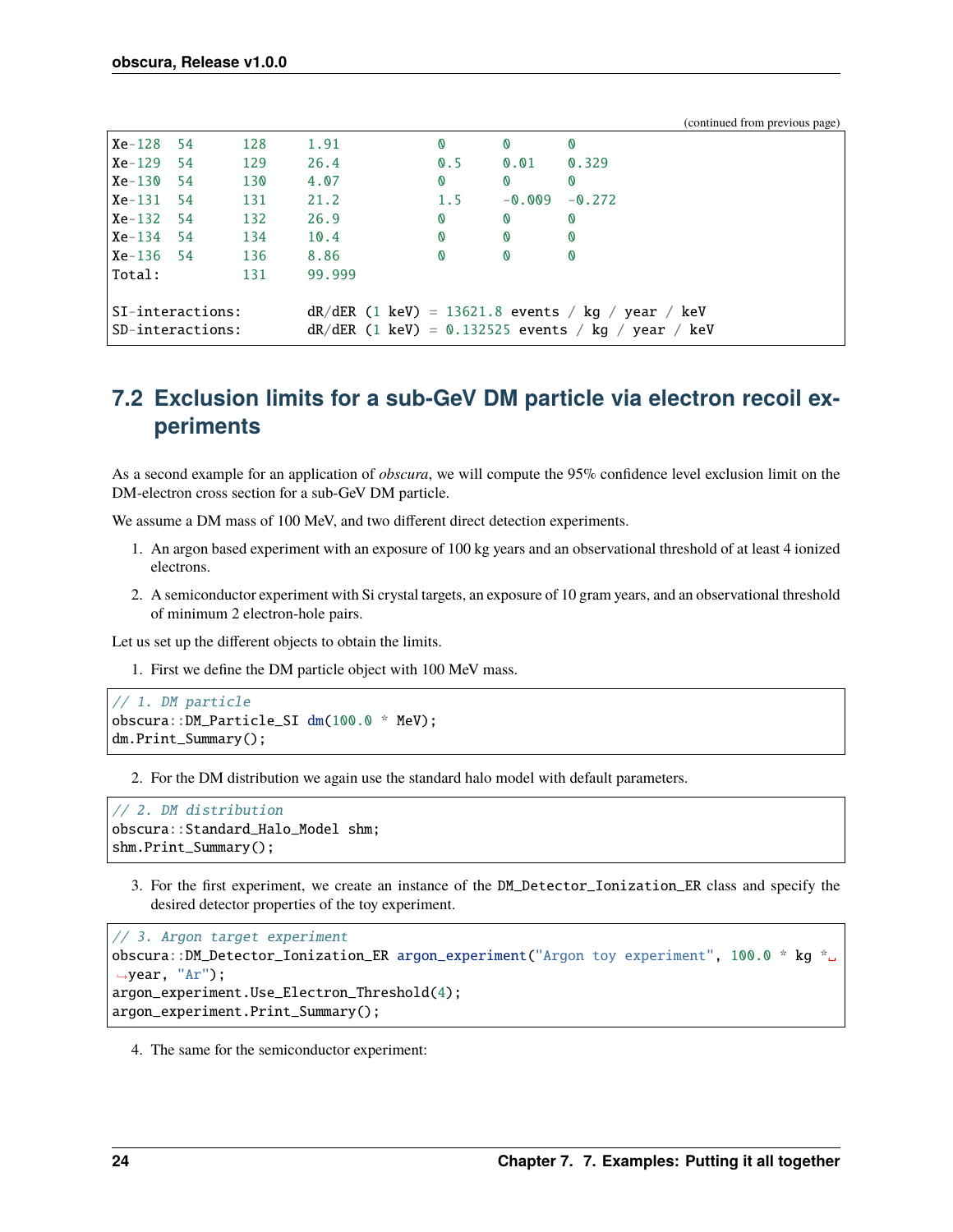```
// 4. Si target experiment
obscura::DM_Detector_Crystal silicon_experiment("Silicon toy experiment", 10.0 * gram *␣
\rightarrowyear, "Si");
silicon_experiment.Use_Q_Threshold(2);
silicon_experiment.Print_Summary();
```
4. With these three objects, we can compute the limit on the DM-electron cross section.

```
// 5. Compute the 95% CL exclusion limits for m = 100.0 MeV
double limit_Ar = argon_experiment.Upper_Limit(dm, shm, 0.95);
double limit_Si = silicon_experiment.Upper_Limit(dm, shm, 0.95);
```
5. As in the previous example, the results are given in natural units in powers of GeV. We convert it to  $\text{cm}^2$ , and print the result on the terminal.

```
std::cout << "Argon experiment: \tsigma_e < " << In_Units(limit_Ar, cm * cm) << " cm^2␣
˓→(95%CL)" << std::endl;
std::cout << "Silicon experiment: \tsigma_e < " << In_Units(limit_Si, cm * cm) << " cm^2␣
\rightarrow(95%CL)" << std::endl;
```

```
#include <iostream>
```

```
#include "libphysica/Natural_Units.hpp"
```

```
#include "obscura/DM_Halo_Models.hpp"
#include "obscura/DM_Particle_Standard.hpp"
#include "obscura/Direct_Detection_Crystal.hpp"
#include "obscura/Direct_Detection_ER.hpp"
```
#include "obscura/Target\_Atom.hpp"

```
#include "obscura/Target_Crystal.hpp"
```

```
using namespace libphysica::natural_units;
```
int main()

```
{
```

```
// 1. DM particle
obscura::DM_Particle_SI dm(100.0 * MeV);
dm.Print_Summary();
```
// 2. DM distribution obscura::Standard\_Halo\_Model shm; shm.Print\_Summary();

```
// 3. Argon target experiment
```

```
obscura::DM_Detector_Ionization_ER argon_experiment("Argon toy experiment", 100.0 *␣
\rightarrowkg * year, "Ar");
    argon_experiment.Use_Electron_Threshold(4);
    argon_experiment.Print_Summary();
    // 4. Si target experiment
```

```
obscura::DM_Detector_Crystal silicon_experiment("Silicon toy experiment", 10.0 *␣
\rightarrowgram * year, "Si");
```
(continues on next page)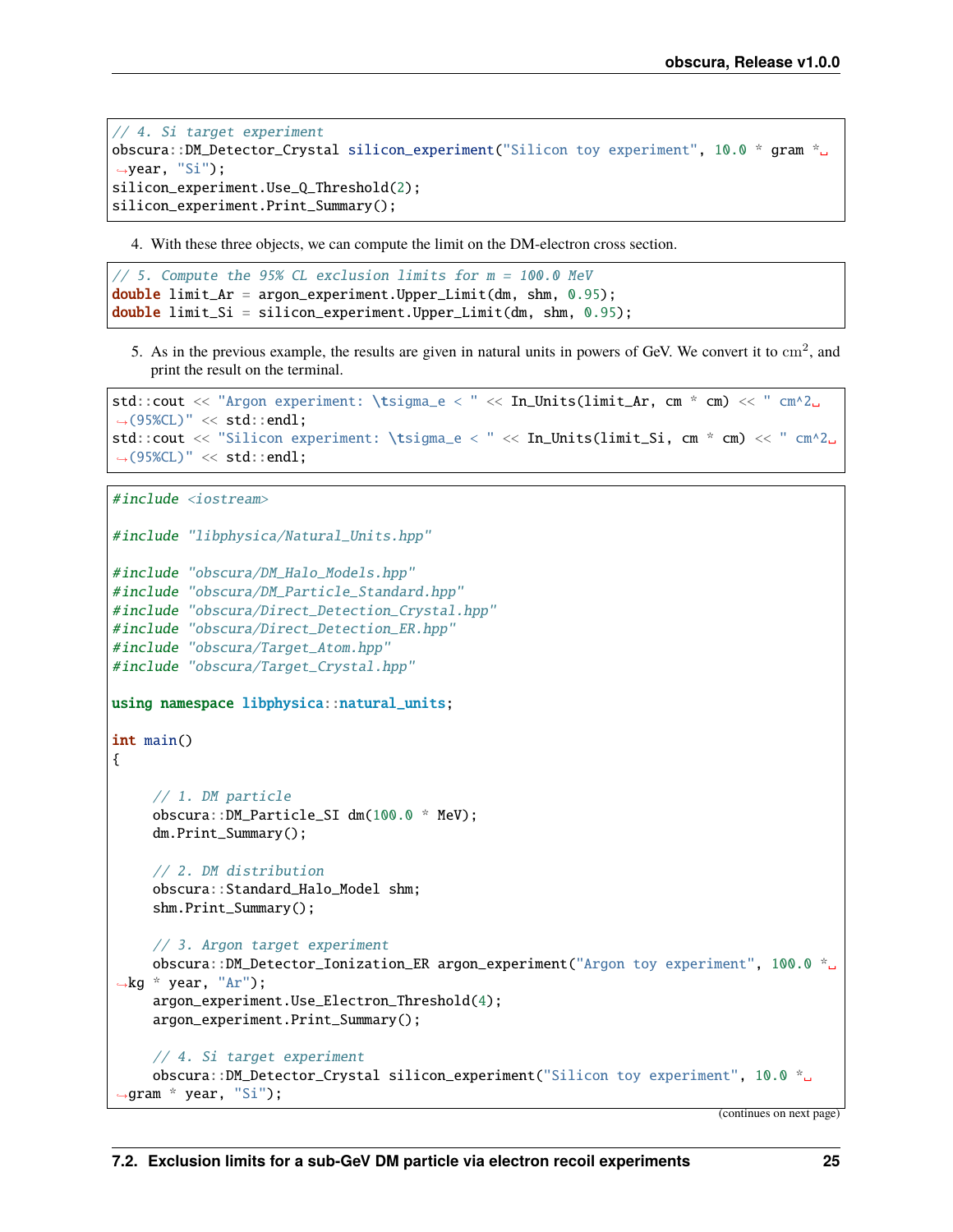```
(continued from previous page)
```

```
silicon_experiment.Use_Q_Threshold(2);
     silicon_experiment.Print_Summary();
     // 5. Compute the 95% CL exclusion limits for <math>m = 100.0 \text{ MeV}</math>double limit\_Ar = argon\_experiment.Upper\_Limit(dm, shm, 0.95);double limit_Si = silicon_experiment.Upper_Limit(dm, shm, 0.95);
     std::cout << "Argon experiment: \tsigma_e < " << In_Units(limit_Ar, cm * cm) << "␣
\rightarrowcm^2 (95%CL)" << std::endl;
     std::cout << "Silicon experiment: \tsigma_e < " << In_Units(limit_Si, cm * cm) << "␣
˓→cm^2 (95%CL)" << std::endl;
     return 0;
}
```

```
----------------------------------------
DM particle summary:
      Mass: 100 MeV
      Spin: 0.5
      Low mass: [ ]
      Interaction: Spin-Independent (SI)
      Coupling ratio fixed: [x]
      Isospin conservation: [x]
      Coupling ratio: fn/fp = 1Sigma_P[cm^2]: 1e-40Sigma_N[cm^2]: 1e-40Sigma_{E}[cm^2]: 1e-40Interaction type: Contact
----------------------------------------
Dark matter distribution - Summary
      Standard halo model (SHM)
      Local DM density[GeV/cm^3]: 0.4
      Speed domain [km/sec]: [0,777]
      Average DM velocity [km/sec]: (-11.1 , -232 , -7.3)
      Average DM speed [km/sec]: 330
      Speed dispersion v_0[km/sec]: 220
      Gal. escape velocity [km/sec]: 544
      Observer's velocity [km/sec]: (11.1 , 232 , 7.3)
      Observer's speed [km/sec]: 233
----------------------------------------
Experiment summary: Argon toy experiment
      Target particles: Electrons
      Exposure [kg year]: 100
      Flat efficiency [%]: 100
```
(continues on next page)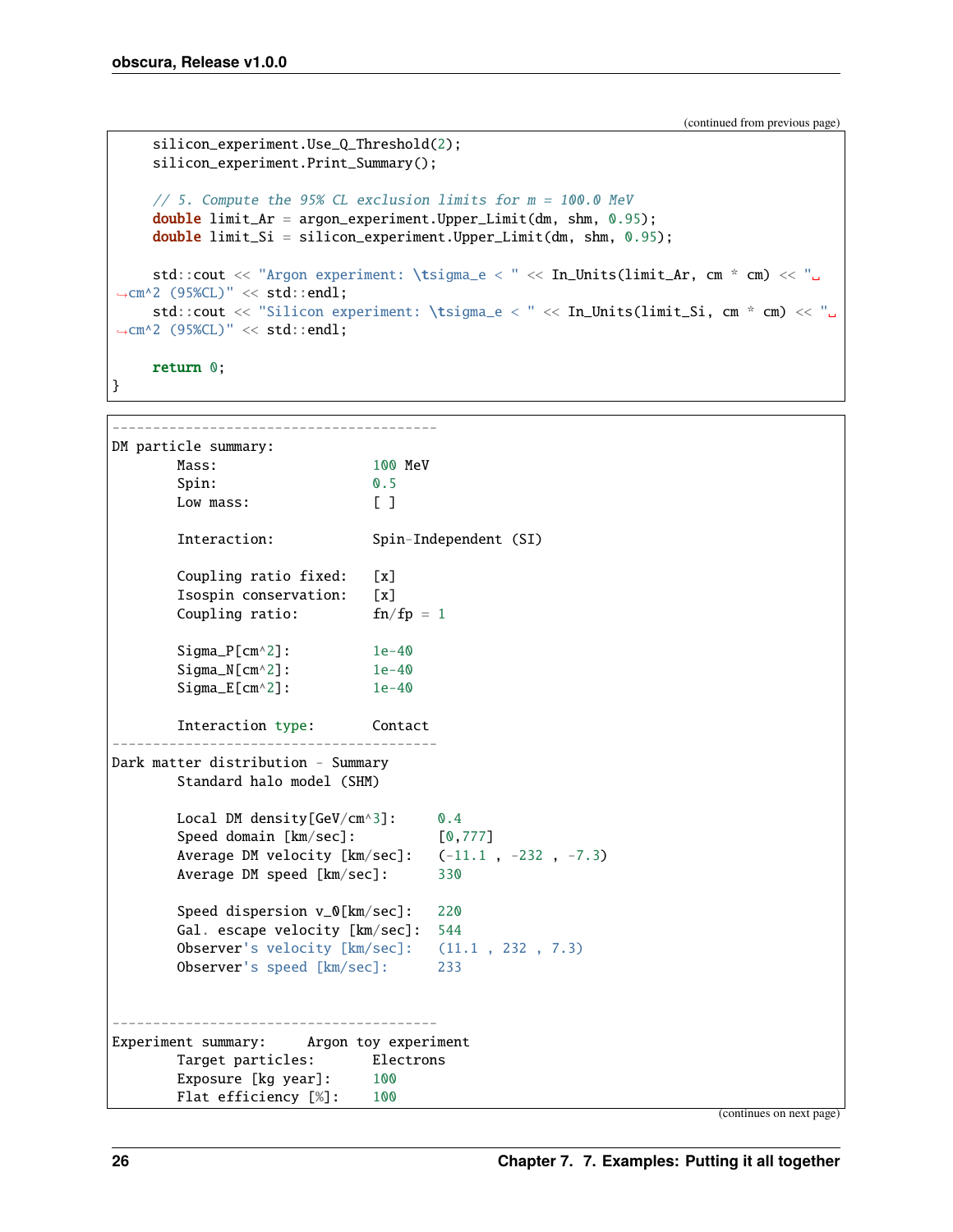(continued from previous page)

```
Observed events: 0
       Expected background: 0
       Statistical analysis: Poisson
       Electron recoil experiment (ionization).
       Target(s):
                     Ar (100%)
       Electron bins: [ ]
       PE (S2) bins: [ ]
             Ne threshold: 4
              Ne max: 15
         ----------------------------------------
    ----------------------------------------
Experiment summary: Silicon toy experiment
       Target particles: Electrons
       Exposure [kg year]: 0.01
       Flat efficiency [%]: 100
       Observed events: 0
       Expected background: 0
       Statistical analysis: Poisson
       Electron recoil experiment (semiconductor).
       Target: Si semiconductor
       eh pair threshold: 2
          ----------------------------------------
Argon experiment: sigma_e < 1.67038e-41 cm^2 (95%CL)
Silicon experiment: signa_e < 1.1756e-39 cm^2 (95%CL)
```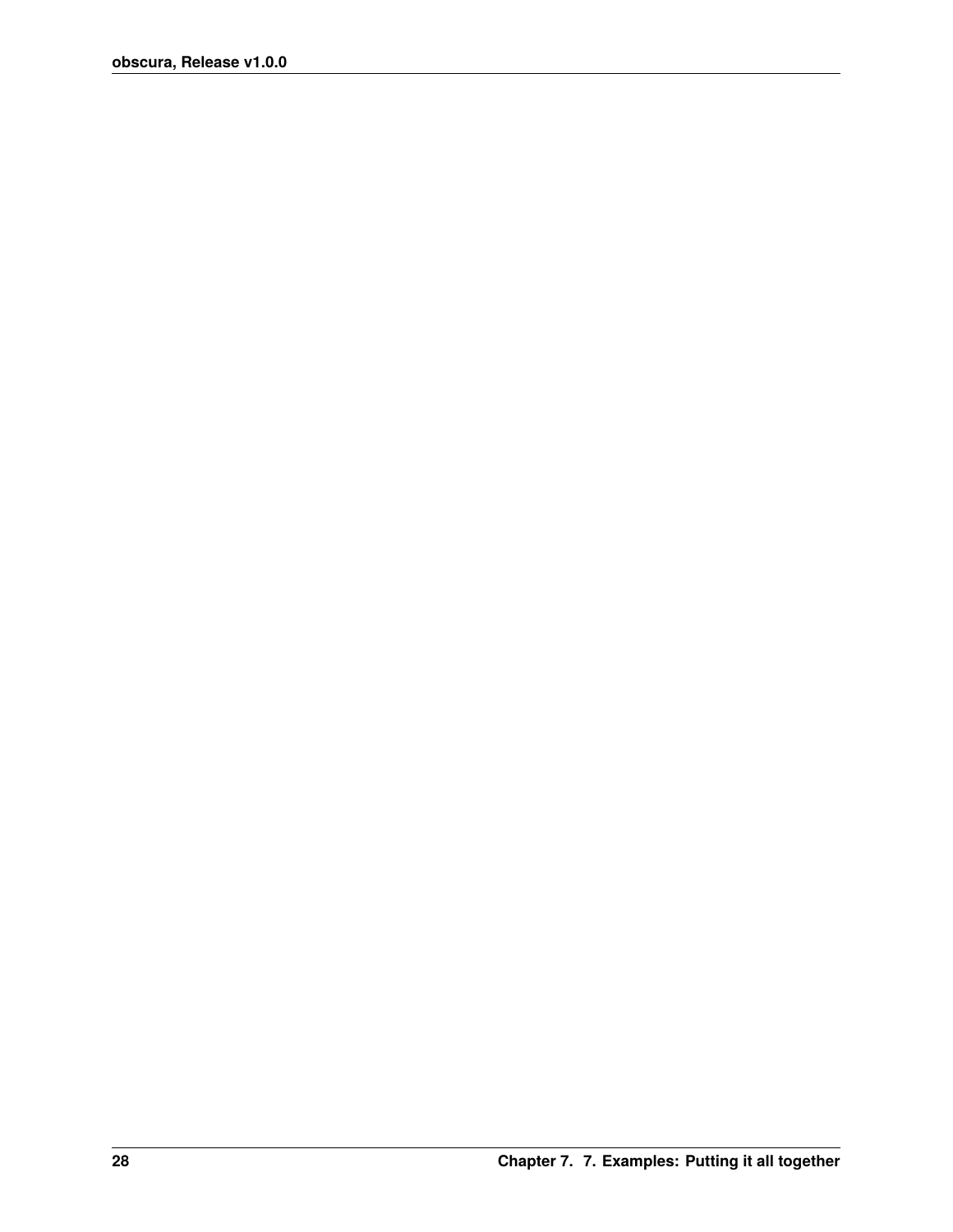**EIGHT**

## **8. INCLUDED EXPERIMENTAL ANALYSES**



<span id="page-32-0"></span>DM-nucleus interactions



DM-electron interactions



- SENSEI@MINOS - XENON10\_S2 - XENON100\_S2 - XENON1T\_S2

The module [Experiments.hpp](https://github.com/temken/obscura/blob/main/include/obscura/Experiments.hpp) contains a series of functions that build a number of experimental analysis as instances of the DM\_Detector class and its derivatives.

For example, for an analysis based on the CRESST-II experiment, we can construct the class instance via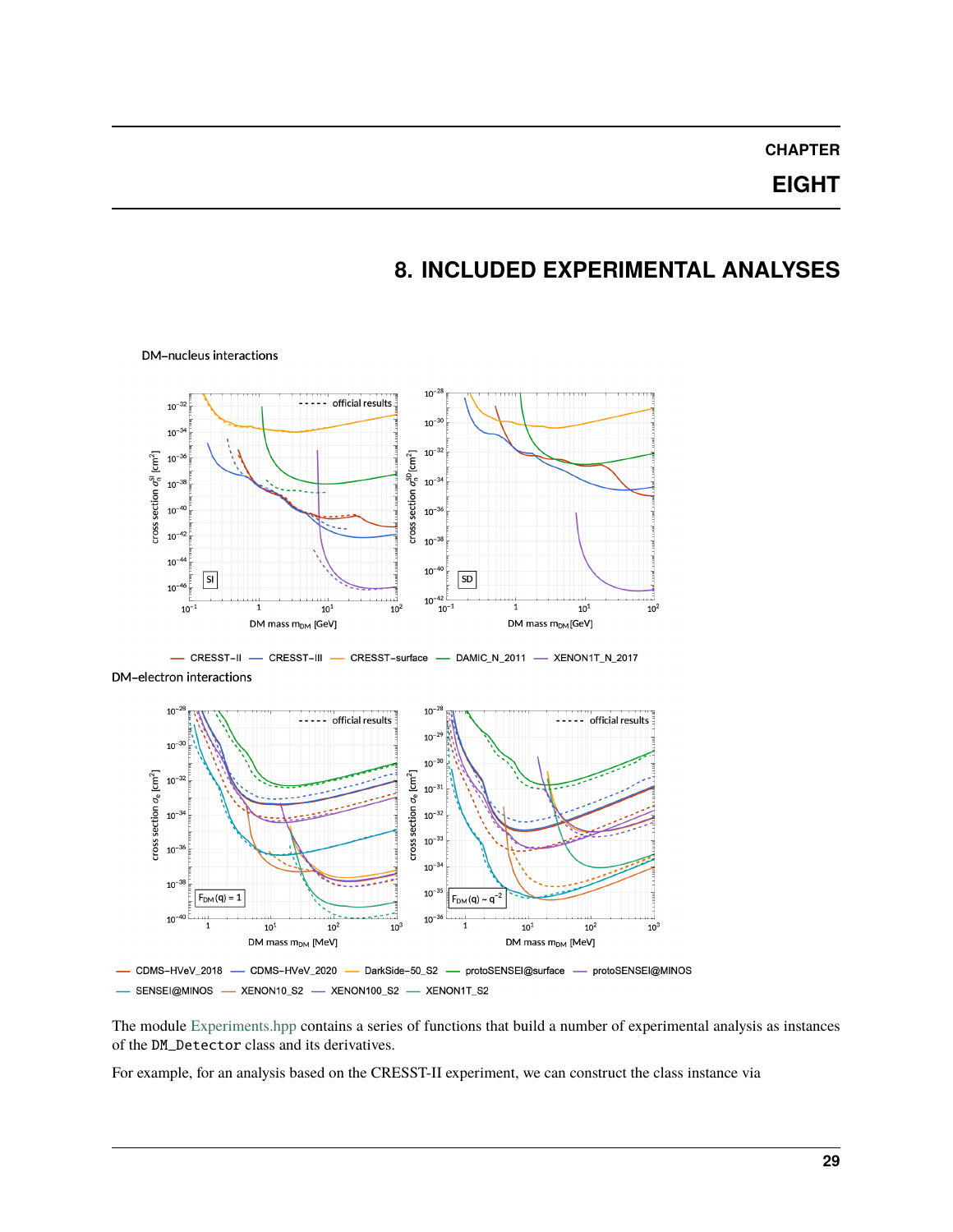```
#include "obscura/Experiments.hpp"
// ...
DM_Detector_Nucleus detector = CRESST_II();
// ...
```
The following nuclear and electron recoil direct detection experiments are implemented in *obscura*.

## <span id="page-33-0"></span>**8.1 Nuclear recoil experiments**

### **8.1.1 CRESST-II**

- **Results on light dark matter particles with a low-threshold CRESST-II detector** CRESST Collaboration (G. Angloher et al.)
- **Description of CRESST-II data** CRESST Collaboration (G. Angloher et al.)

### **8.1.2 CRESST-III**

• **First results on low-mass dark matter from the CRESST-III experiment** CRESST Collaboration (F. Petricca et al.)

#### • **Description of CRESST-III data**

CRESST Collaboration (A.H. Abdelhameed et al.)

#### **8.1.3 CRESST-surface**

• **Results on MeV-scale dark matter from a gram-scale cryogenic calorimeter operated above ground** CRESST Collaboration (G. Angloher et al.)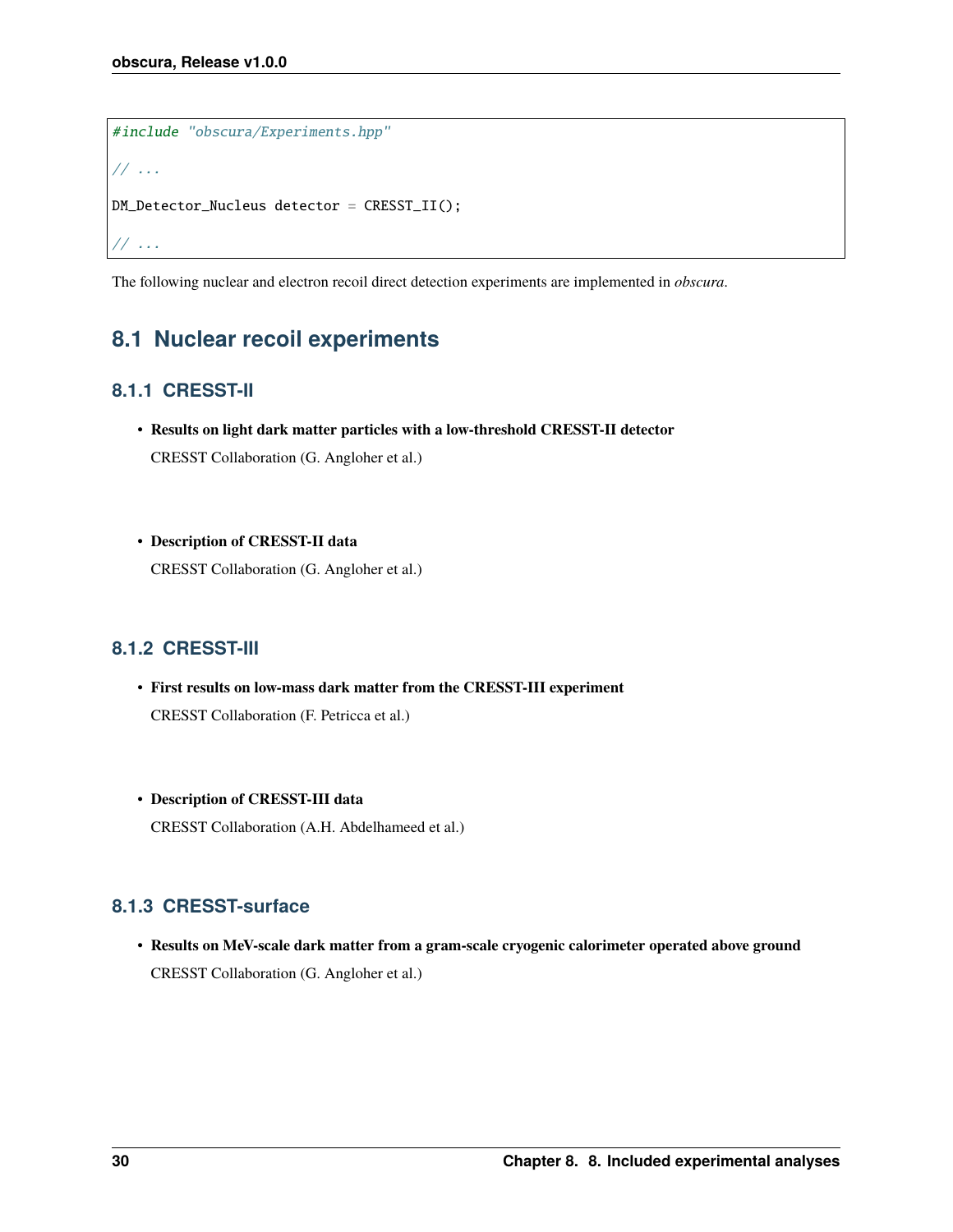#### **8.1.4 DAMIC\_N\_2012**

• **Direct Search for Low Mass Dark Matter Particles with CCDs** DAMIC Collaboration (J. Barreto et al.)

### **8.1.5 XENON1T\_N\_2017**

• **First Dark Matter Search Results from the XENON1T Experiment** XENON Collaboration (E. Aprile et al.)

## <span id="page-34-0"></span>**8.2 Electron recoil experiments**

### **8.2.1 CDMS-HVeV\_2018**

• **First Dark Matter Constraints from a SuperCDMS Single-Charge Sensitive Detector** SuperCDMS Collaboration (R. Agnese et al.)

### **8.2.2 CDMS-HVeV\_2010**

• **Constraints on low-mass, relic dark matter candidates from a surface-operated SuperCDMS single-charge sensitive detector**

SuperCDMS Collaboration (D.W. Amaral et al.)

### **8.2.3 DarkSide-50\_S2**

• **Constraints on Sub-GeV Dark-Matter–Electron Scattering from the DarkSide-50 Experiment** DarkSide Collaboration (P. Agnes et al.)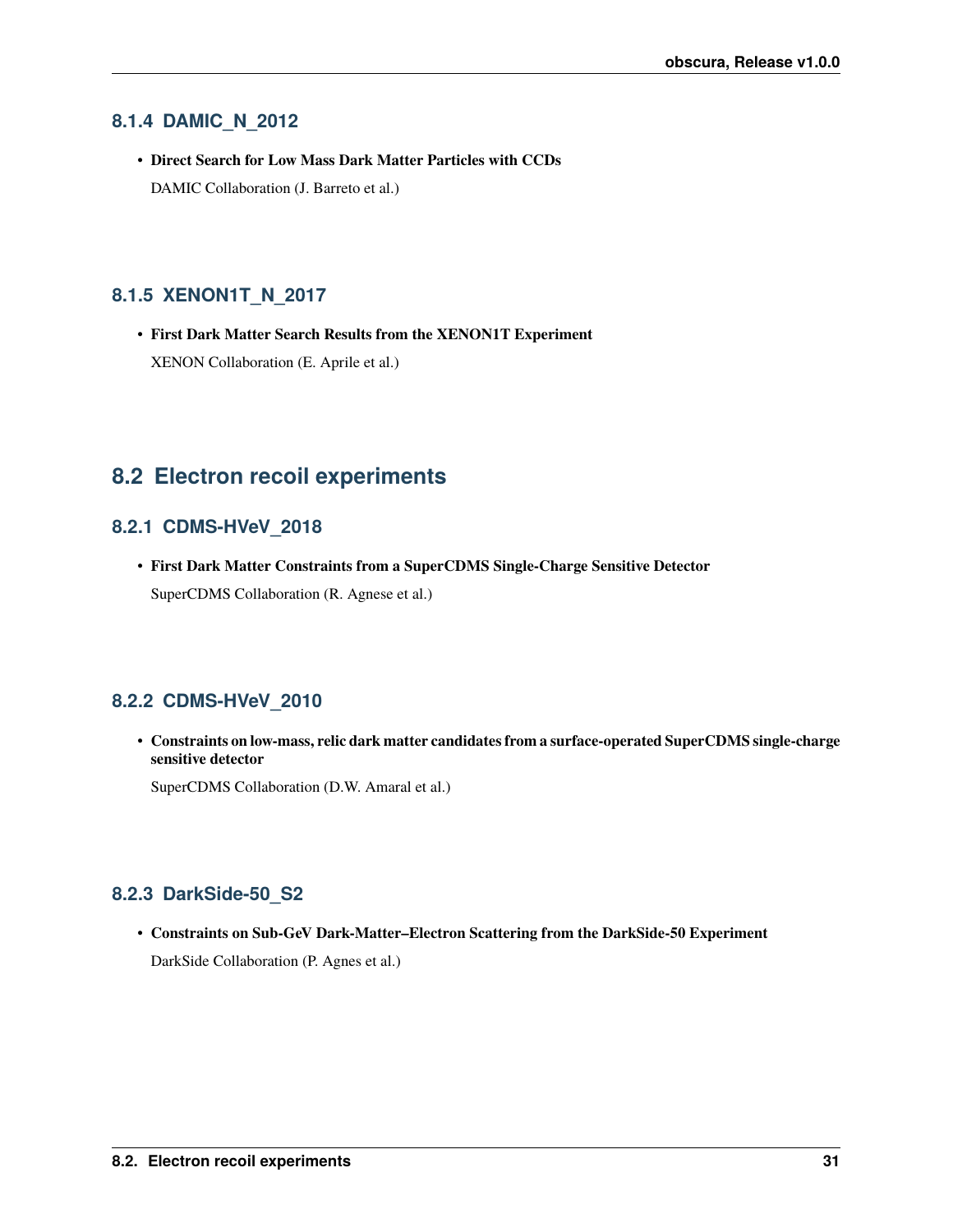#### **8.2.4 protoSENSEI@surface**

• **SENSEI: First Direct-Detection Constraints on sub-GeV Dark Matter from a Surface Run** SENSEI Collaboration (Michael Crisler et al.)

#### **8.2.5 protoSENSEI@MINOS**

• **SENSEI: Direct-Detection Constraints on Sub-GeV Dark Matter from a Shallow Underground Run Using a Prototype Skipper-CCD**

SENSEI Collaboration (Orr Abramoff et al.)

### **8.2.6 SENSEI@MINOS**

• **SENSEI: Direct-Detection Results on sub-GeV Dark Matter from a New Skipper-CCD** SENSEI Collaboration (Liron Barak et al.)

### **8.2.7 XENON10\_S2**

- **A search for light dark matter in XENON10 data** XENON10 Collaboration (J. Angle et al.)
- **First Direct Detection Limits on sub-GeV Dark Matter from XENON10** Rouven Essig, Aaron Manalaysay, Jeremy Mardon, Peter Sorensen, Tomer Volansky
- **New Constraints and Prospects for sub-GeV Dark Matter Scattering off Electrons in Xenon** Rouven Essig, Tomer Volansky, Tien-Tien Yu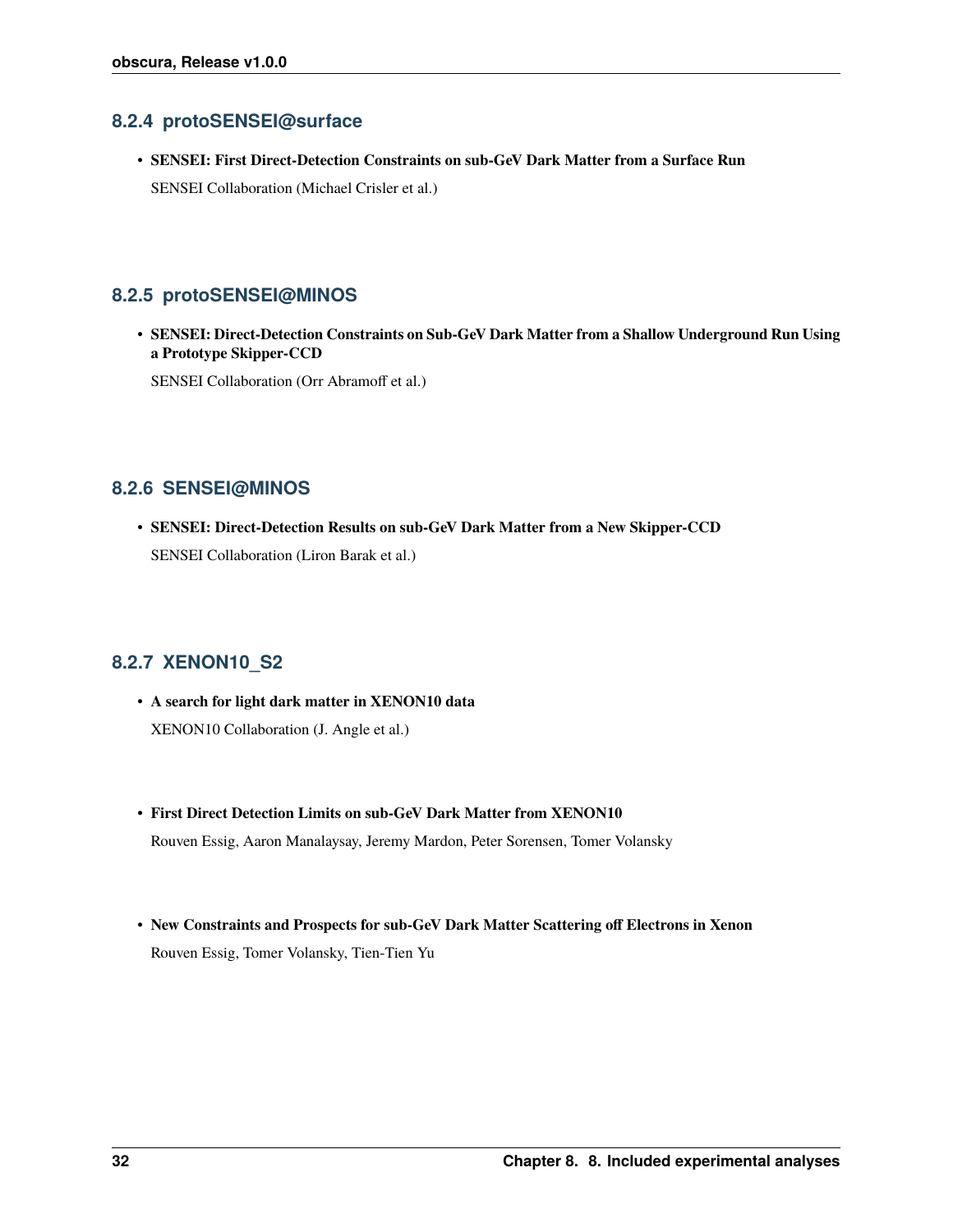#### **8.2.8 XENON100\_S2**

- **Low-mass dark matter search using ionization signals in XENON100** XENON Collaboration (E. Aprile et al.)
- **New Constraints and Prospects for sub-GeV Dark Matter Scattering off Electrons in Xenon** Rouven Essig, Tomer Volansky, Tien-Tien Yu

### **8.2.9 XENON1T\_S2**

• **Light Dark Matter Search with Ionization Signals in XENON1T** XENON Collaboration (E. Aprile et al.)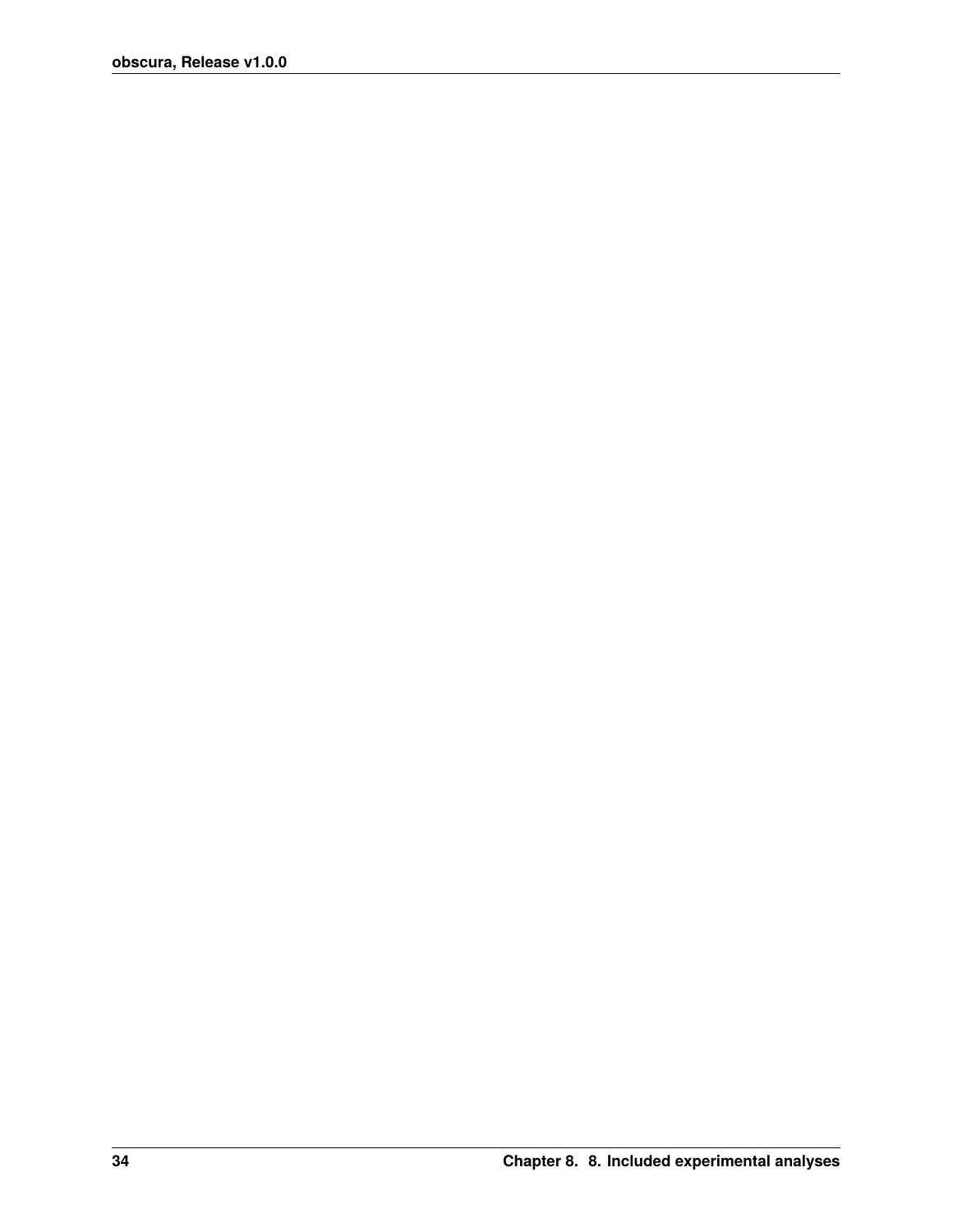### **NINE**

## **CITING** *OBSCURA*

### <span id="page-38-1"></span><span id="page-38-0"></span>**9.1 How to cite**

If you decide to use this code, or if you want to add a reference to it, please cite both the paper and the code.

Emken, T., obscura: A modular C++ tool and library for the direct detection of (sub-GeV) dark matter via nuclear and electron recoils, [Journal of Open Source Software, 6\(68\), 3725, 2021](https://joss.theoj.org/papers/10.21105/joss.03725)

Emken, T., 2021, obscura - A C++ library for dark matter detection computations [Code] [DOI:10.5281/zenodo.4557187]

```
@article{Emken:2021uzb,
author = "Emken, Timon",
title = "{obscura: A modular C++ tool and library for the direct detection of (sub-GeV)␣
˓→dark matter via nuclear and electron recoils}",
eprint = "2112.01489",
archivePrefix = "arXiv",primaryClass = "hep-ph",
doi = "10.21105/joss.03725",
journal = "J. Open Source Softw.",
volume = "6",
pages = "3725",
year = "2021"}
```

```
@software{obscura,
author = {Emken, Timon},
title = {{obscura - A C++ library for dark matter detection computations [Code]}},
year = {2021},publisher = {Zenodo},
doi = {DOI:10.5281/zenodo.4557187},
url = \{https://doi.org/10.5281/zenodo.4557187\},\howpublished={The code can be found under \url{https://github.com/temken/obscura}.}
}
```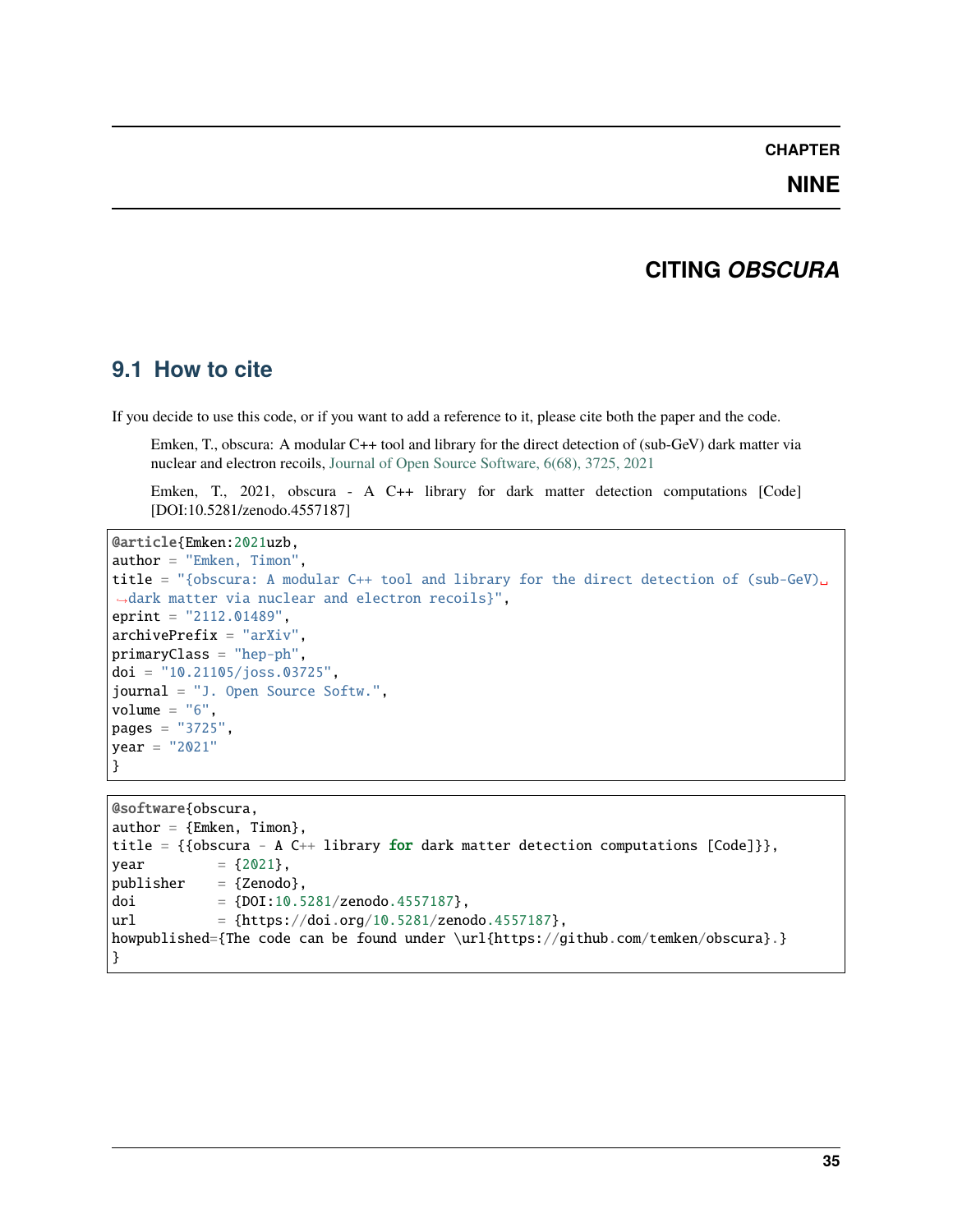### **9.1.1 Cite a specific version**

If you want to cite a specific version, please cite the respective DOI that can be found [here.](https://zenodo.org/record/4557187) For example, for v1.0.1:

Emken, T., 2021, obscura - A C++ library for dark matter detection computations [Code, v1.0.1] [DOI:10.5281/zenodo.5956877]

```
@software{obscura_1_0_1,
author = {Emken, Timon},
title = {{obscura - A C++ library for dark matter detection computations [Code, v1.0.1]}}
\leftrightarrow.
year = {2021},publisher = {Zenodo},
version = \{v1.0.1\},
doi = {DOI:10.5281/zenodo.5956877},
url = \{https://doi.org/10.5281/zenodo.5956877\},\howpublished={The code can be found under \url{https://github.com/temken/obscura}.}
}
```
## <span id="page-39-0"></span>**9.2 Research and research software using** *obscura*

The library *obscura* has been applied to obtain the scientific results of the following papers

- 2. **Solar constraints on captured electrophilic dark matter**, by D. Bose et al.
- 1. **Solar reflection of light dark matter with heavy mediators**, by Timon Emken

Here is a list of research software using *obscura*:

1. Emken, T., 2021, [Dark Matter Simulation Code for Underground Scatterings - Sun Edition \(DaMaSCUS-SUN\)](https://github.com/temken/DaMaSCUS-SUN) Astrophysics Source Code Library, record [\[ascl:2102.018\],](https://ascl.net/2102.018) [\[DOI:10.5281/zenodo.4559874\]](https://zenodo.org/record/4559874)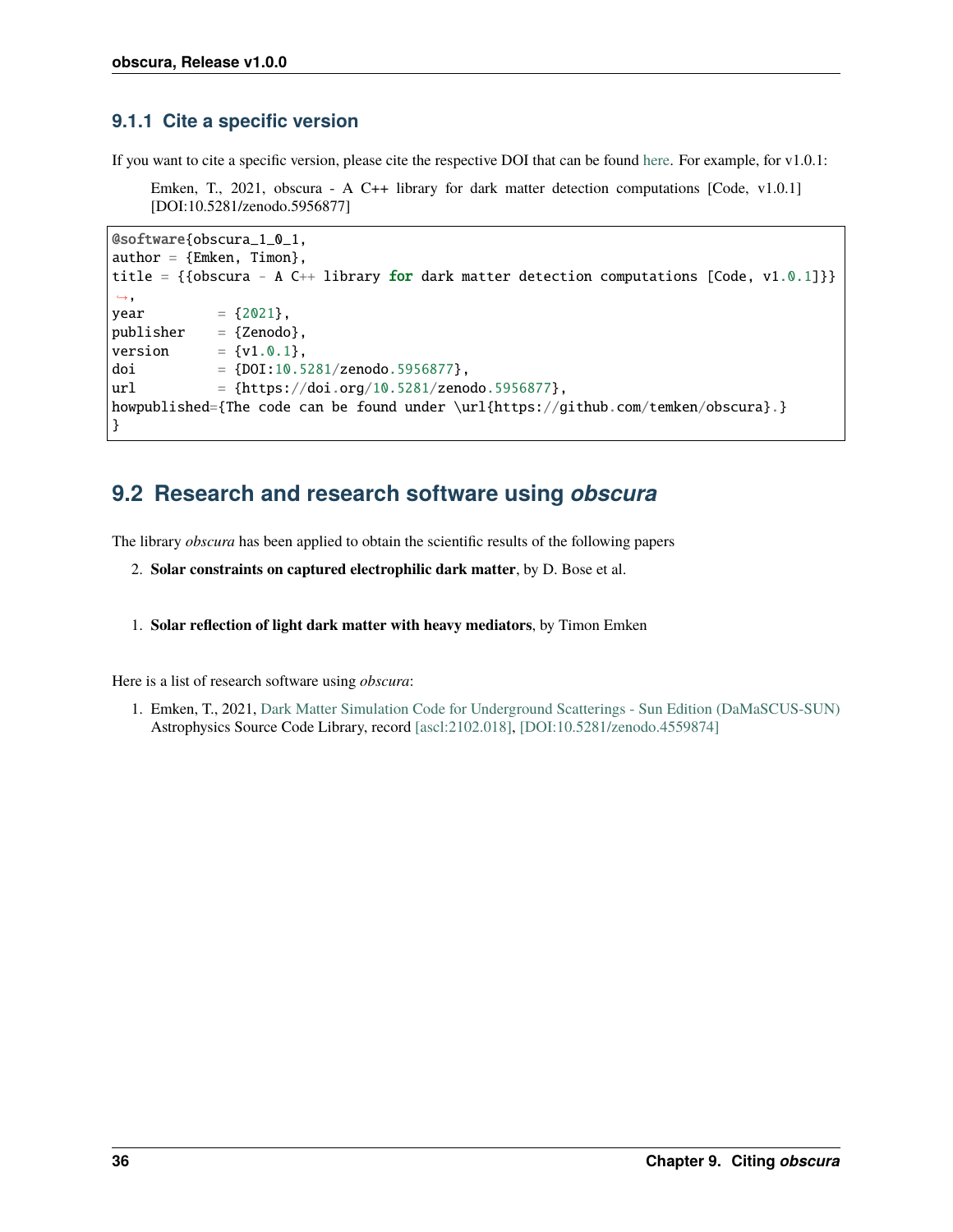## **TEN**

## **RELEASE HISTORY**

- <span id="page-40-0"></span>• 10.11.2021: Release of [version 1.0.0](https://github.com/temken/obscura/releases/tag/v1.0.0)
- 23.02.2021: Release of [version 0.1.0](https://github.com/temken/obscura/releases/tag/v0.1.0)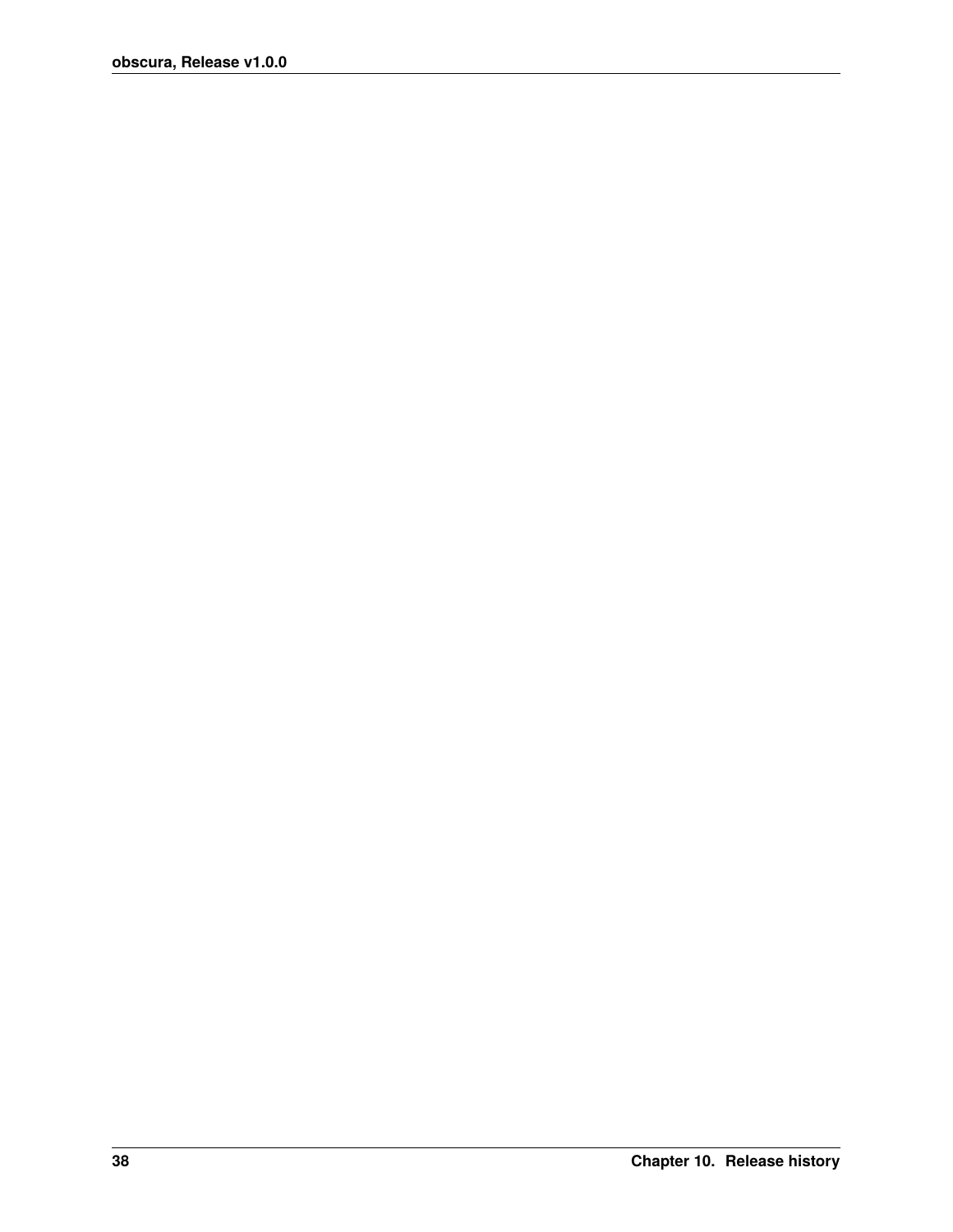### **ELEVEN**

### **LICENSE**

#### <span id="page-42-0"></span>[MIT License](https://opensource.org/licenses/MIT)

Copyright (c) 2020 Timon Emken

Permission is hereby granted, free of charge, to any person obtaining a copy of this software and associated documentation files (the "Software"), to deal in the Software without restriction, including without limitation the rights to use, copy, modify, merge, publish, distribute, sublicense, and/or sell copies of the Software, and to permit persons to whom the Software is furnished to do so, subject to the following conditions:

The above copyright notice and this permission notice shall be included in all copies or substantial portions of the Software.

THE SOFTWARE IS PROVIDED "AS IS", WITHOUT WARRANTY OF ANY KIND, EXPRESS OR IMPLIED, INCLUDING BUT NOT LIMITED TO THE WARRANTIES OF MERCHANTABILITY, FITNESS FOR A PAR-TICULAR PURPOSE AND NONINFRINGEMENT. IN NO EVENT SHALL THE AUTHORS OR COPYRIGHT HOLDERS BE LIABLE FOR ANY CLAIM, DAMAGES OR OTHER LIABILITY, WHETHER IN AN ACTION OF CONTRACT, TORT OR OTHERWISE, ARISING FROM, OUT OF OR IN CONNECTION WITH THE SOFT-WARE OR THE USE OR OTHER DEALINGS IN THE SOFTWARE.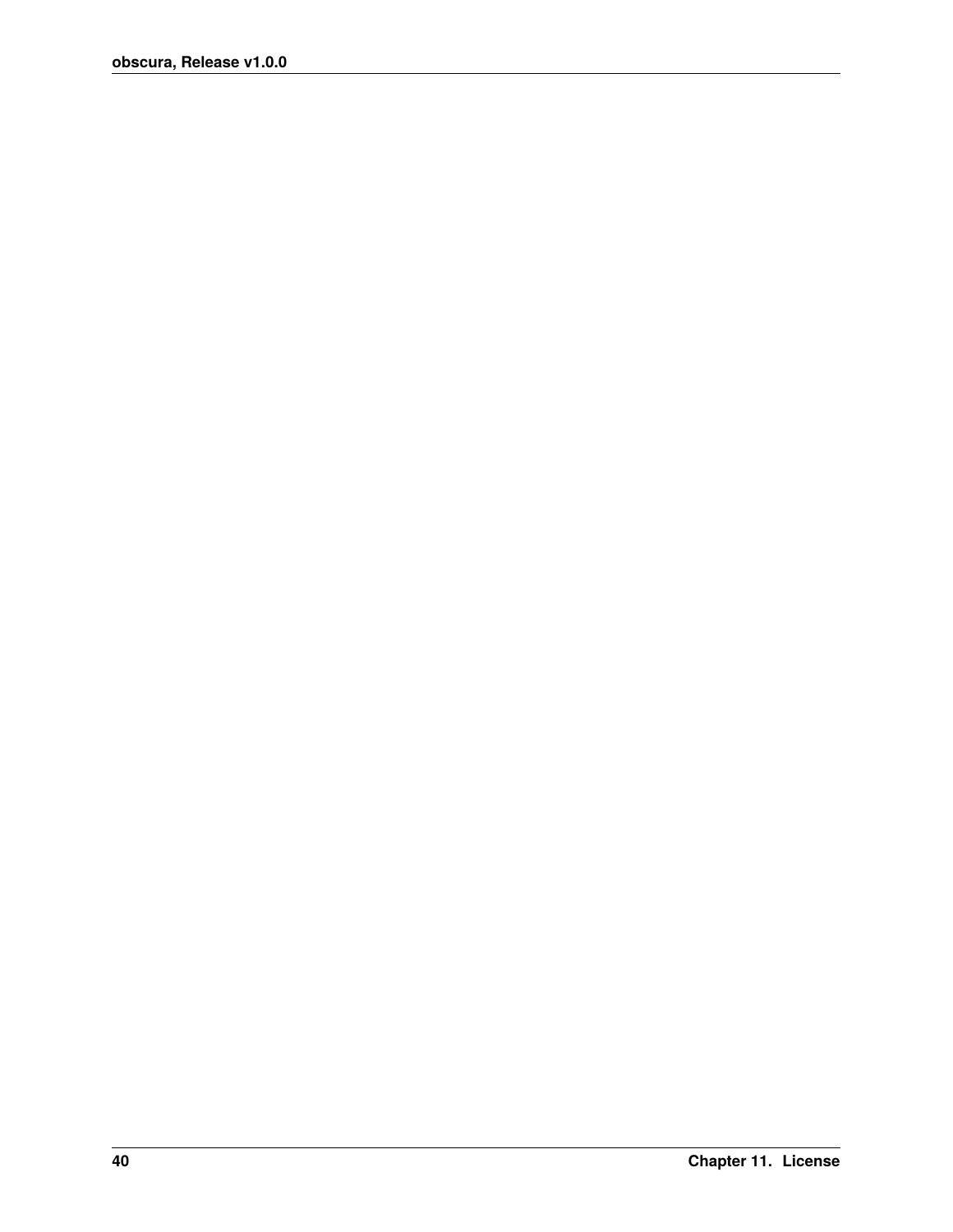## **TWELVE**

## **CONTACT & SUPPORT**

<span id="page-44-0"></span>The author of *obscura* is [Timon Emken.](https://timonemken.com/)

For questions, support, bug reports, or other suggestions, please contact [timon.emken@fysik.su.se](mailto:timon.emken@fysik.su.se) or open an issue on [github.](https://github.com/temken/obscura/issues)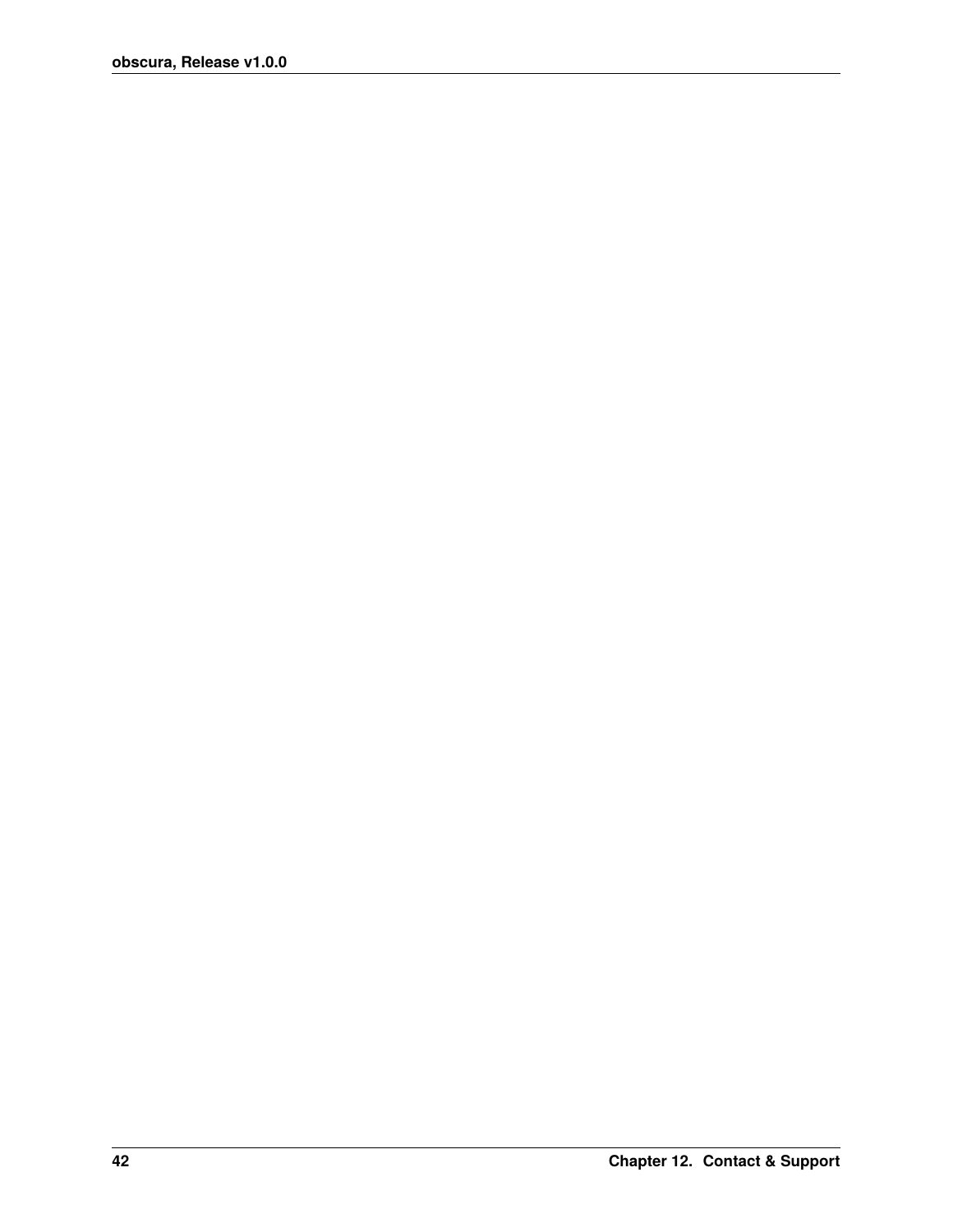## **CHAPTER THIRTEEN**

## **REFERENCES**

<span id="page-46-0"></span>For the interpretation of past and future direct searches for DM particles, it is important to be able to provide accurate predictions for event rates and spectra under a variety of possible and viable assumptions in a computationally efficient way. While there exists a few tools to compute DM induced nuclear recoil spectra, such as [DDCalc](https://ddcalc.hepforge.org/) or [WimPyDD,](https://wimpydd.hepforge.org/) *obscura* is not limited to nuclear targets. Instead its main focus lies on sub-GeV DM searches probing electron recoils which typically requires methods from atomic and condensed matter physics, see e.g. [\[Essig2012\]](#page-48-3) or [\[Catena2019\]](#page-48-6). In the context of sub-GeV DM searches, new ideas such as target materials or detection techniques are being proposed regularly, and the theoretical modelling of these are getting improved continuosly. At the same time, currently running experiments continue to publish their results and analyses, setting increasingly strict bounds on the DM parameter space. In such a dynamic field, *obscura* can be an invaluable tool due to its high level of adaptability and facilitate and accelerate the development of new, reliable research software for the preparation of a DM discovery in the hopefully near future.